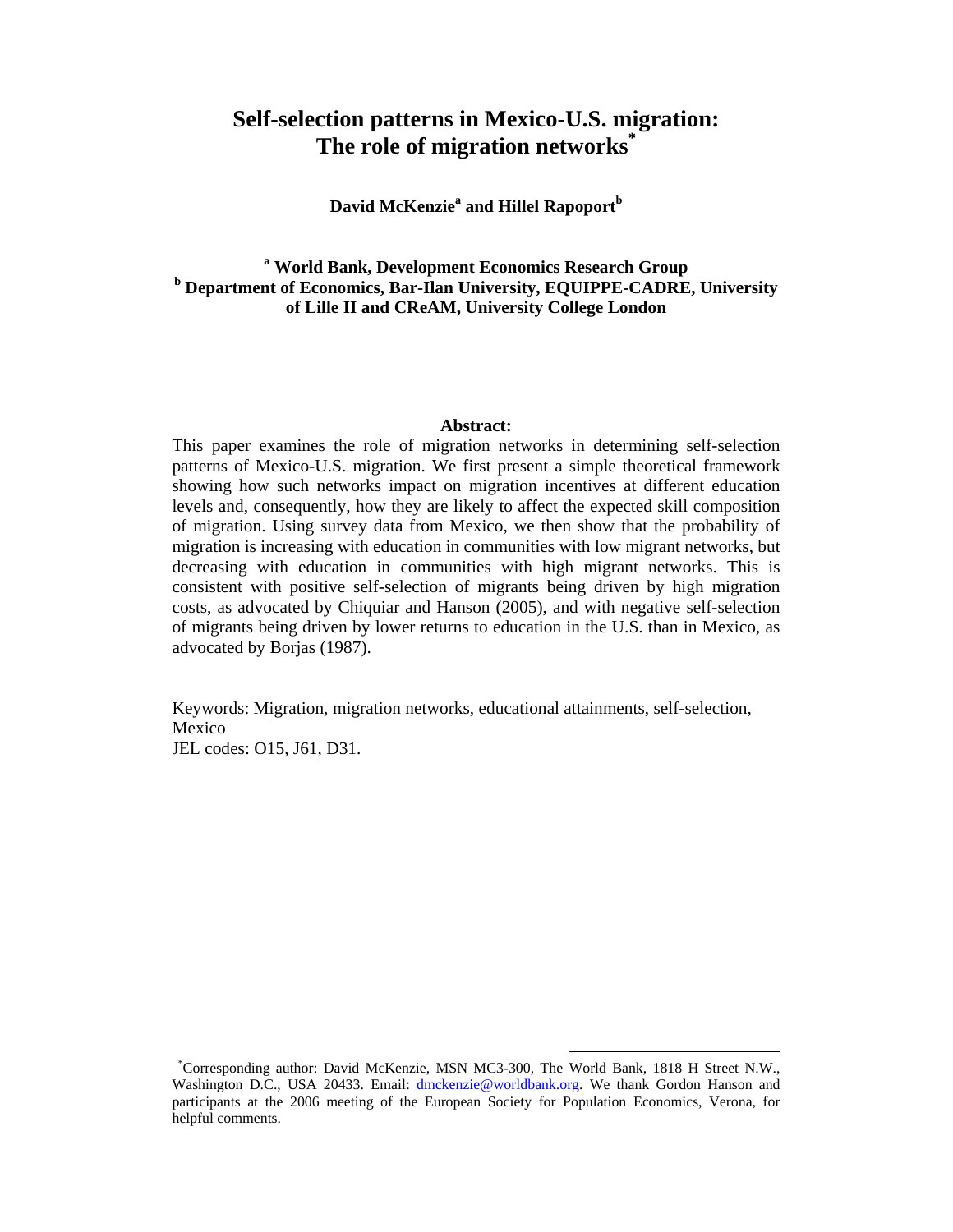#### **1. Introduction**

The skill level of Mexicans migrating to the United States is an issue of important policy relevance on both sides of the border. In the U.S. an important element of opposition to immigration centers on the extent to which low-skilled Mexicans depress the wages of low-skilled natives. The effects of emigration on Mexico's development will vary according to whether those who leave are less skilled than those who remain, helping to reduce poverty and inequality, or more skilled, heightening already high inequality levels.

However, a series of recent papers have produced conflicting results as to whether Mexican migrants are positively or negatively selected in terms of educational skills. Chiquiar and Hanson (2005) find migration rates to be increasing in education up to relatively high education levels, that is, positive selection. Cuecuecha (2005b) and Mishra (2007) also find positive selection. These findings have been challenged by Ibarraran and Lubotsky (2006) and Fernández-Huertas (2006), who conclude that there is negative selection, with migrants tending to be less educated than nonmigrants. Orrenius and Zavodny (2005) find intermediate selection, with migrants more likely to be in the middle of the skill distribution than in the low or high end, compared to non-migrants. In contrast, Caponi (2006) finds a U-shaped relationship, with the highest and lowest educated tending to migrate more than the middle educated.

The contribution of this paper is to show that migration networks can in part reconcile some of these conflicting findings, with positive self-selection occurring in communities with low migration networks and negative self-selection occurring in communities with high migration networks. Different data sets of communities will thus yield different answers as to the average direction of selection.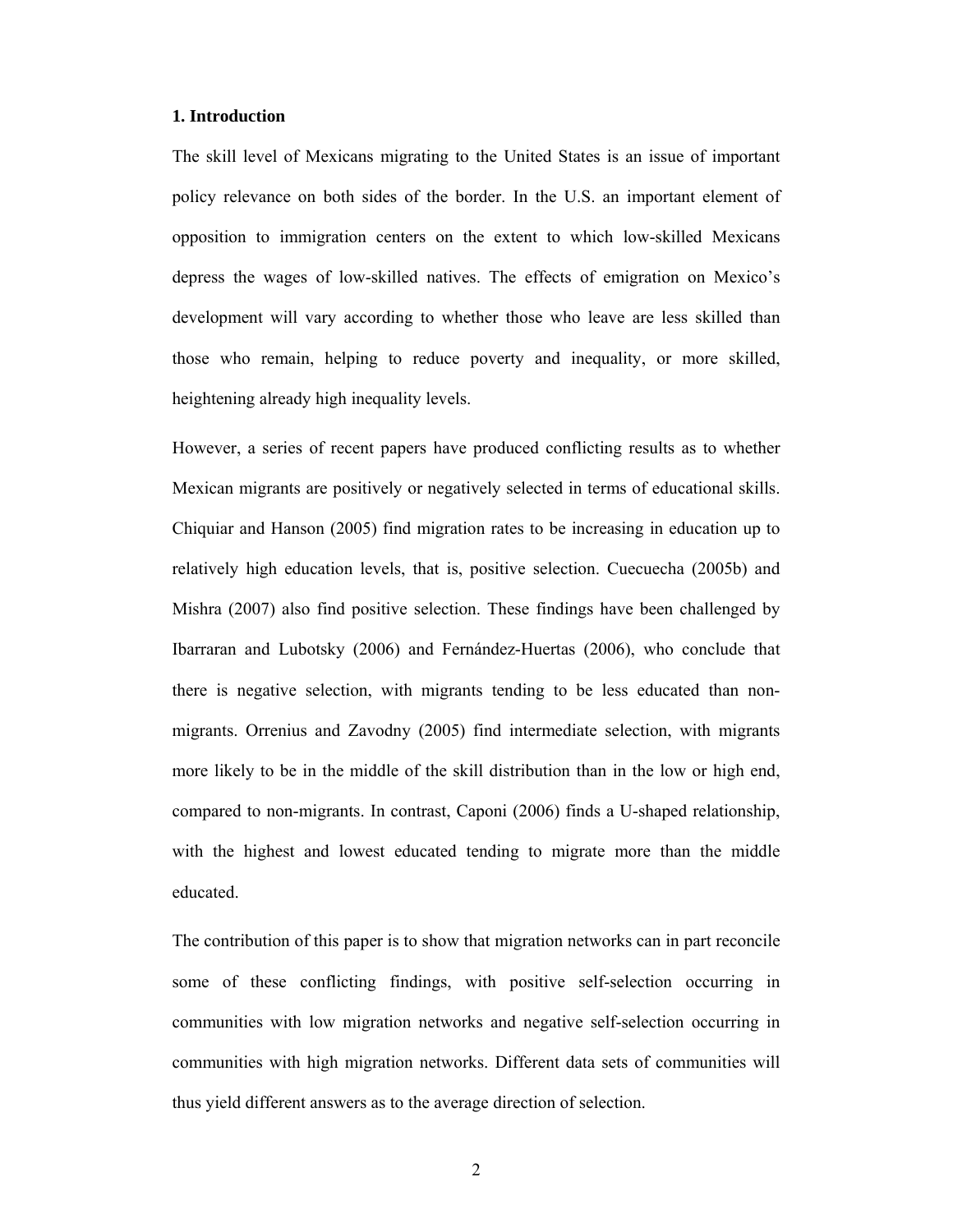Self-selection is driven primarily by wage differentials net of migration costs (Sjaastad, 1962). Thus, in theory various self-selection patterns with respect to education and skills may be observed depending on whether the wage-skill profile is steeper at origin or destination and on whether migration costs increase or decrease with skills. Borjas (1987) concentrates on the wage side, and famously argues that individuals migrating from countries with high earnings inequality to countries with low earnings inequality will tend to be negatively self-selected. Income inequality is substantially higher in Mexico than in the United States. The Gini index of income in 2000 was 0.41 in the U.S. and 0.55 in Mexico, while in the same year the income share of the highest 10 percent was 43 percent in Mexico, compared to 30 percent in the U.S. (World Bank, 2004). All else equal, one would therefore predict negative self-selection among Mexican emigrants.

This prediction assumes that all migration costs are proportional to wages at home and therefore do not determine self-selection patterns. However, in practice international migration is costly, involving upfront monetary costs, search and information costs, and psychological costs. Such costs are unlikely to be constant across education levels, but instead be decreasing in skills (Chiquiar and Hanson, 2005; Cuecuecha, 2005a). For example, fixed costs of migration represent fewer hours of work and can be met with no or lower borrowing costs by more educated individuals, and education can help in seeking information. As Chiswick (1999, p. 182) puts it, the more able are also more efficient in migration. If migration costs are large enough, and credit constraints sufficiently binding, one should therefore expect to see positive selection in terms of education as individuals with low education find it too costly to move.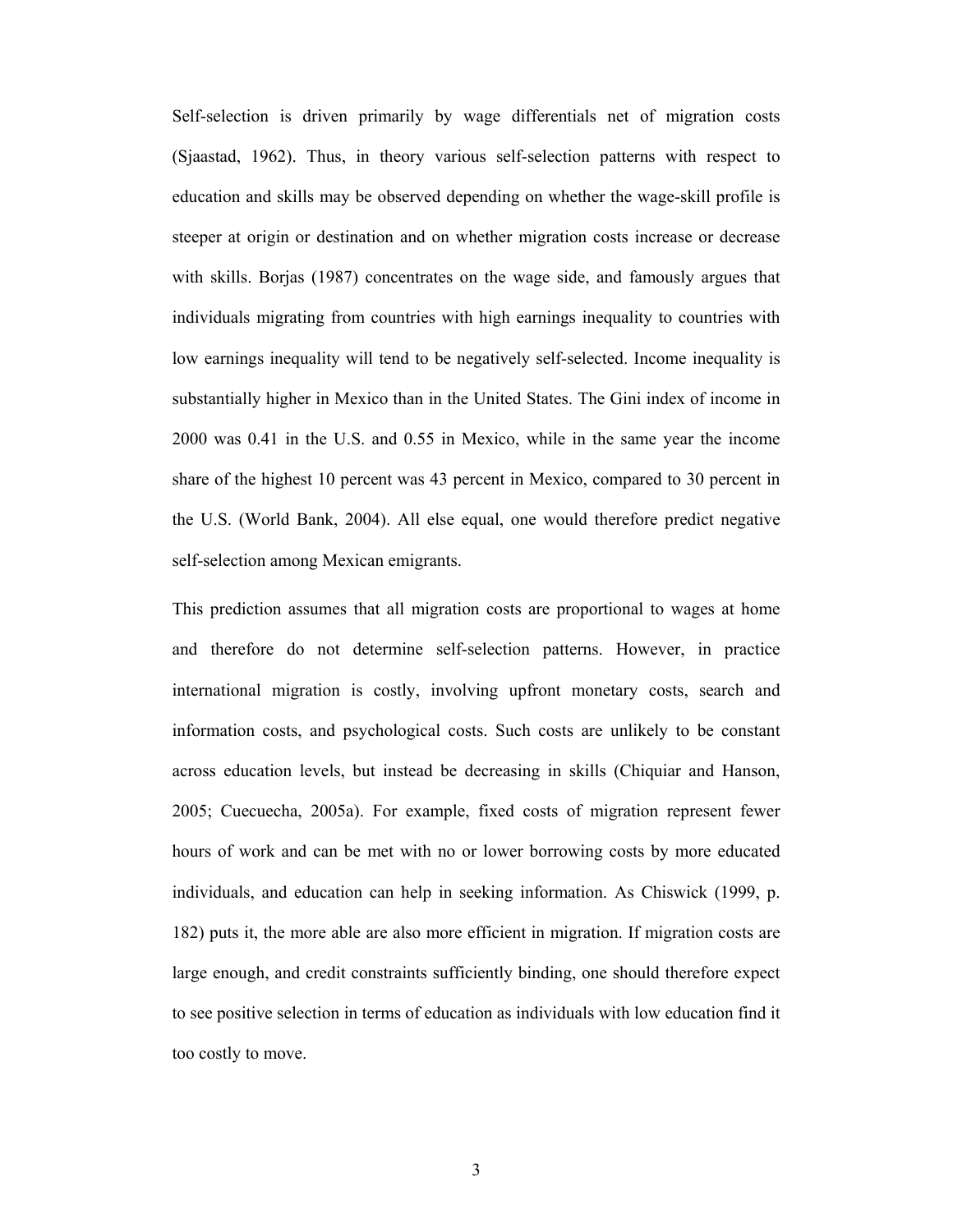Given this, the pattern of self-selection should depend on how costly migration is from a given community. Migration networks act to lower the costs of migrating in a number of ways: they provide information on job opportunities and labor market conditions at destination, information on border crossing, including on ways to find and deal with smugglers, assistance in job search and housing, and help relaxing credit constraints (Massey, 1988; Orrenius, 1999, Orrenious and Zavodny, 2005, Dolfin and Genicot, 2006). These effects are likely to benefit low-skill migrants the most. In part this is due to them being more likely to be credit-constrained, but may be due also to the fact that ethnic enclaves provide services mainly to migrants with low skills in general and low levels of host-language fluency in particular (Borjas, 1999, Chiswick and Miller, 2005, Bauer et al., 2005).<sup>1</sup> As a result we should expect to see a greater degree of negative self-selection in communities with larger migration networks.

This paper therefore examines the role of migration networks in shaping the selfselection pattern of Mexico-U.S. migration. We begin by augmenting the simple theoretical model in Chiquiar-Hanson (2005) to allow for network effects, and use this to determine the impact of increasing network size on selectivity. Using survey data from Mexico we then show that in communities with small migration networks, education increases the probability of migration, giving rise to positive self-selection among migrants. However, for communities with large migration networks, education is shown instead to decrease migration propensities, giving rise to negative selfselection, as conjectured by Borjas (1987). We use historic migration networks to instrument for current networks in this analysis. The results are found to be robust to

<sup>&</sup>lt;sup>1</sup> Indeed, Bauer et al. (2005) show that enclaves selectively attract people with limited language skills while all else equal migrants with better host-country language proficiency choose destinations with smaller home-country networks.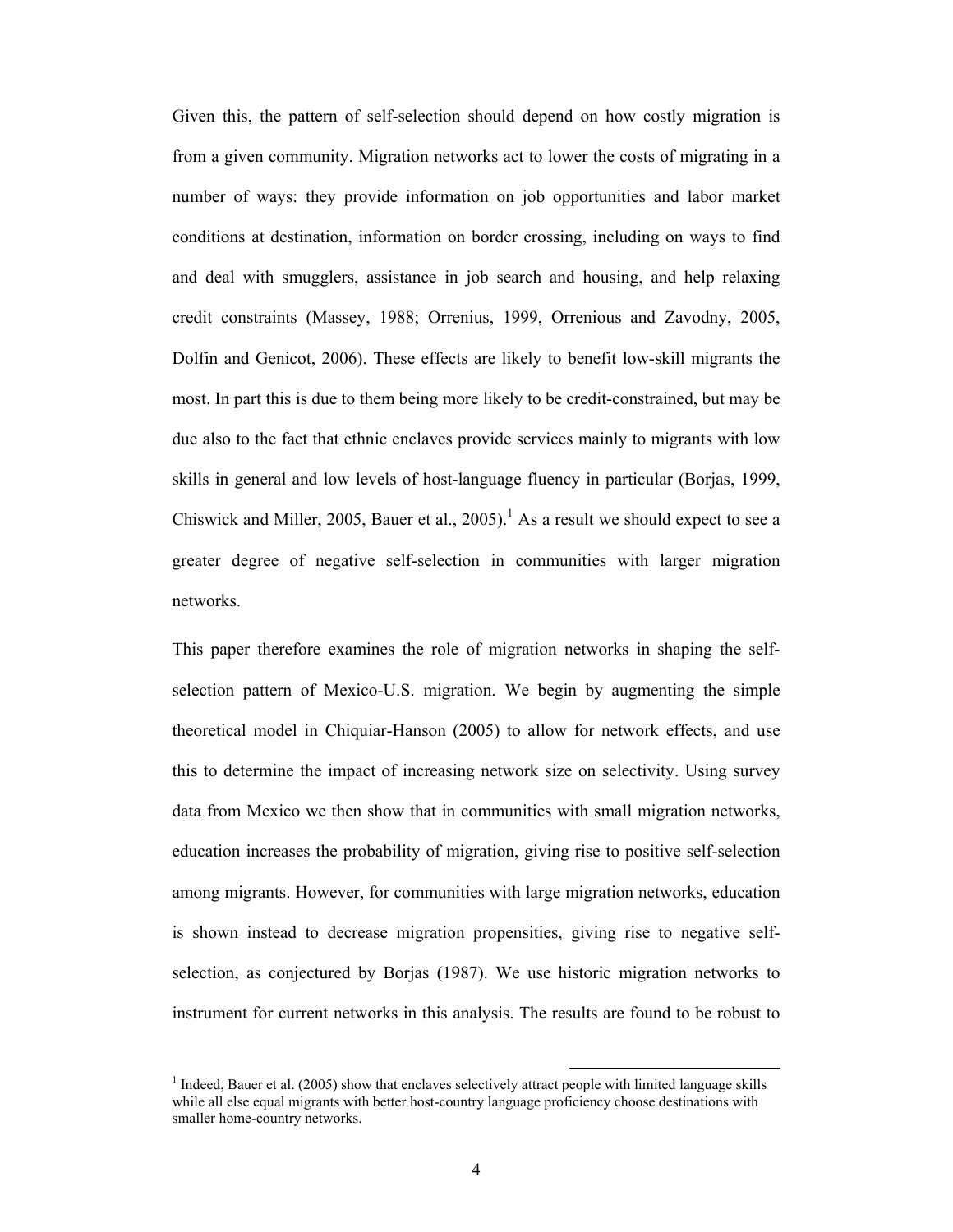attempts to account for the undercounting of migrants who move with their entire households to the United States, and to allowing education to be itself affected by the prospect of migration.

These findings further demonstrate the pivotal role played by migration networks in determining the pattern of migration, and go part of the way towards reconciling the conflicting evidence on migrant selectivity arising from the recent literature.

The remainder of the paper is structured as follows. Section 2 lays out a model of selfselection which includes migration networks. Section 3 describes our identification strategy and empirical methodology, while Section 4 discusses the data used. Section 5 provides the main results and Section 6 robustness to undercounting and endogenous education formation. Section 7 concludes.

# **2. The model**

# **2.1 Wage Equations**

Starting with Sjaastad (1962), migration has been modeled as an investment decision where prospective migrants make their decision based on the net discounted value of income streams across locations. Given that migration incentives and costs vary according to age, gender, education, and other individual characteristics, immigrants self-select out of the general population non-randomly. Following Borjas (1987), a series of recent papers have adapted Roy's (1951) model of self-selection to the issue of Mexican immigration to the U.S. (e.g., Chiquiar and Hanson, 2005, Orrenious and Zavodny, 2005, Ibarraran and Lubotsky, 2005). We extend these models to allow for network effects. Using the notation of Chiquiar and Hanson (2005), the wage equation in Mexico (subscript 0) may be written as:

 $\ln w_0 = \mu_0 + \delta_0 s$  (1)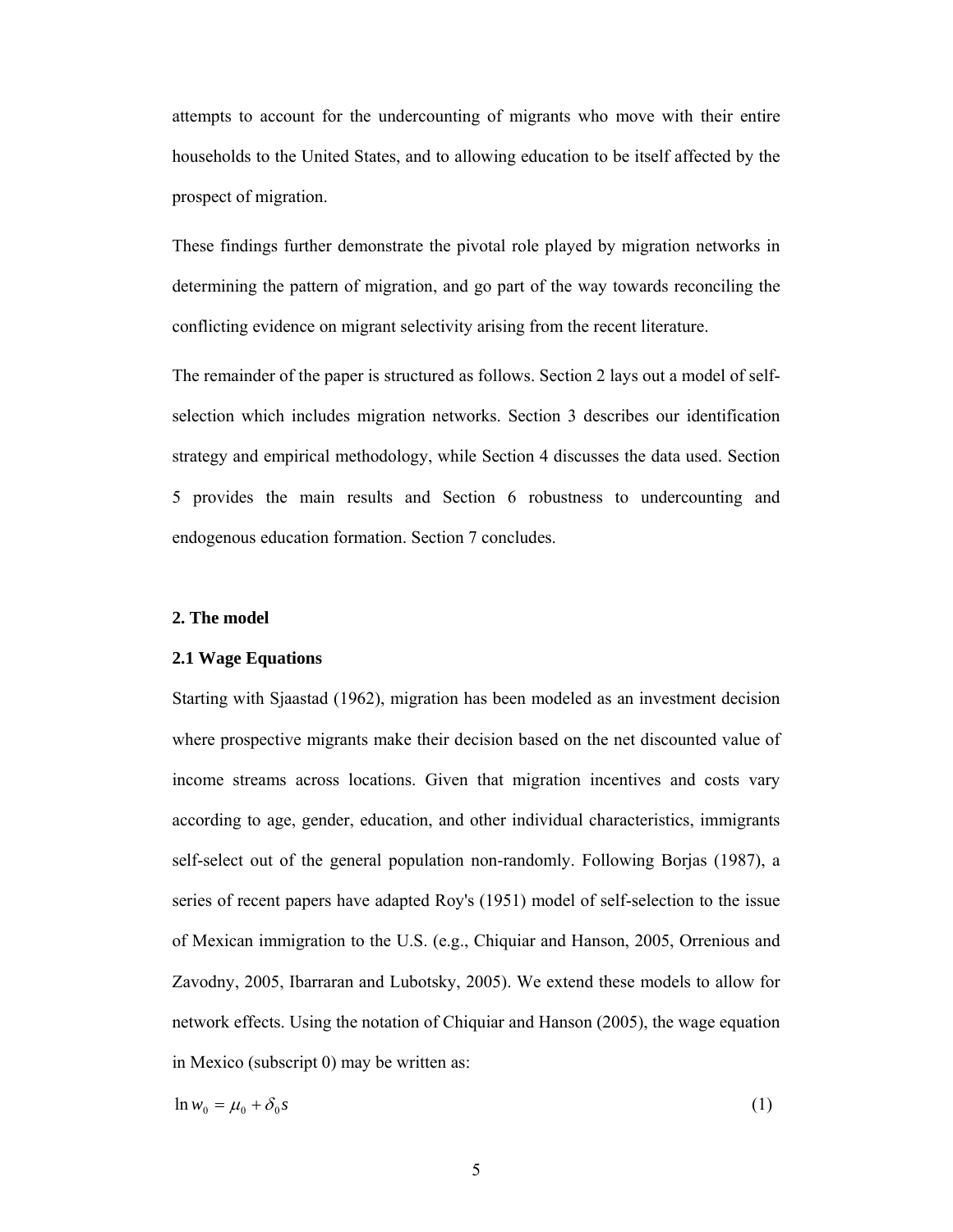where *w* is the wage,  $\mu > 0$  is the minimal wage level paid in the absence of schooling,  $\delta$  > 0 is the return to schooling and *s* is the level of schooling.

Similarly, the wage equation in the U.S. (subscript 1) may be written as:

$$
\ln w_1 = \mu_1 + \delta_1 s \tag{2}
$$

As minimum wages are higher in the U.S. and relative returns to schooling are higher in Mexico, we assume  $\mu_1 > \mu_0$  and  $\delta_0 > \delta_1$ .<sup>2</sup>

#### **2.2 Migration Costs**

Let *C* be the migration cost. In line with the migration networks literature (Massey et. al., 1987, Carrington et al., 1996, Bauer et al., 2002, Munshi, 2003, Kanbur and Rapoport, 2005), we assume that it is decreasing with the size of the community migration network, *n*:

$$
C = C(n), C' < 0 \tag{3}
$$

Expressed in time-equivalent units, the migration  $\cos t^3$  may be written as:

$$
\pi = \pi(n,s) = \frac{C(n)}{w_0} \tag{4}
$$

Then, a resident of Mexico will find it beneficial to migrate to the U.S. if<sup>4</sup>

<sup>&</sup>lt;sup>2</sup> Chiquiar and Hanson (2005), Ibarraran and Lubotsky (2005) and Cuecuecha (2005) all provide

evidence supporting these assumptions.<br><sup>3</sup> To explain why people with similar networks and schooling levels may make different migration decisions, we could add a source of unobserved heterogeneity such as preferences for consuming in one's origin country. This may be captured for example by adding a psychological component to the migration cost in the form of an individual taste parameter  $k_i$  distributed on [0,1] with density  $g(k)$  such *that*  $C=C(n,k)$ ,  $C' < 0$  and  $\pi = e^{\mu_{\pi}-\gamma_1 s - \gamma_2 n - \gamma_3 k}$ , with *s* and *k* independently distributed. Note also that *k* could be seen as positively depending on *n* as having *landsleit* (people from the same town or village) certainly makes it not only cheaper to move, but also easier to adapt to the new destination, thus reinforcing the role of networks. However, this would not change the qualitative predictions of our results (which may be seen as valid "for a given *k*" and easily generalize to all *k*) and we therefore keep this additional component implicit.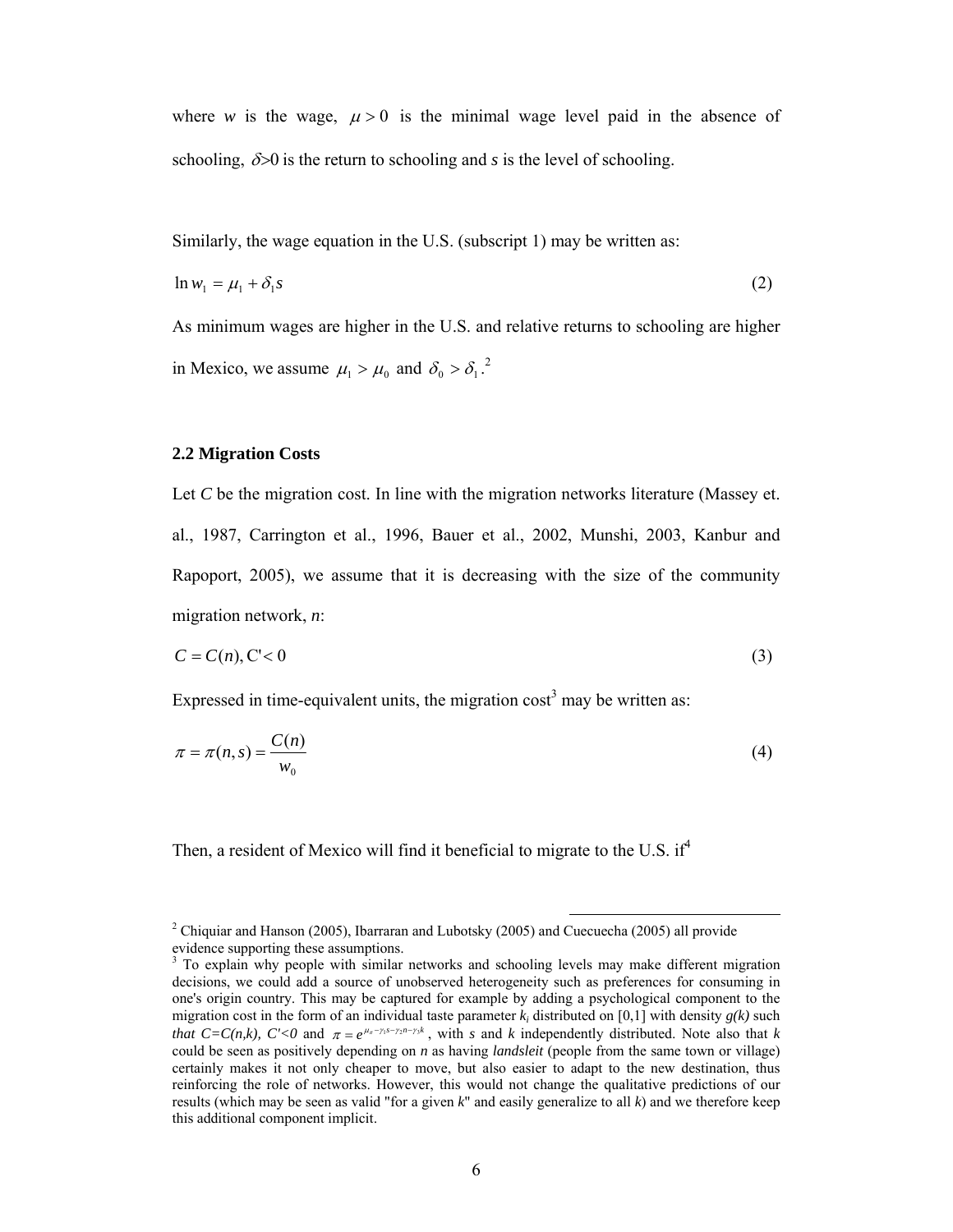$$
\ln(w_1) - \ln(w_0 + C) \approx \ln(w_1) - \ln(w_0) - \pi > 0
$$
\n(5)

We assume that time-equivalent migration costs decrease with schooling. This occurs as a result of higher wages requiring less hours of work to pay a given fixed fee, and is also consistent with recent evidence provided by Cuecuecha (2005a), who describes a number of other channels leading to this decreasing relationship, including the better ability of more educated individuals to bargain with smugglers. In addition, migration costs and therefore time-equivalent migration costs decrease with the size of the community migration network, *n*:

$$
\ln(\pi) = \mu_{\pi} - \gamma_1 s - \gamma_2 n \tag{6}
$$

so that  $\pi = e^{\mu_{\pi} - \gamma_1 s - \gamma_2 n}$  with  $\gamma_1, \gamma_2 > 0$ .

Assume first an initial migration network of a given size, which we normalize to zero without loss of generality. Prospective migrants face a wage profile by schooling level at destination which is given by  $A = \mu_1 + \delta_1 s - e^{\mu_\pi - \gamma_1 s}$  (see the solid line in Figure 1). In order not to rule out the possibility of positive self-selection, we also assume, following Chiquiar and Hanson (2005), that  $\mu_1 - \mu_0 < e^{\mu_{\pi}}$ . That is, the inter-country minimum wage differential is not high enough to warrant migration for people with very high migration costs (i.e., people with no schooling and no migration network to rely on). For a given size of the migration network, one can then distinguish two schooling thresholds between which people will want to migrate:  $s_L$ , below which migration costs are so high that they make migration not profitable, and  $s_U$ , above which returns to schooling in Mexico are high enough to discourage migration.

 $\frac{1}{4}$ <sup>4</sup> The approximation is valid if  $\pi$  is small, which appears the case if *w* is defined as the present value of a flow of future incomes.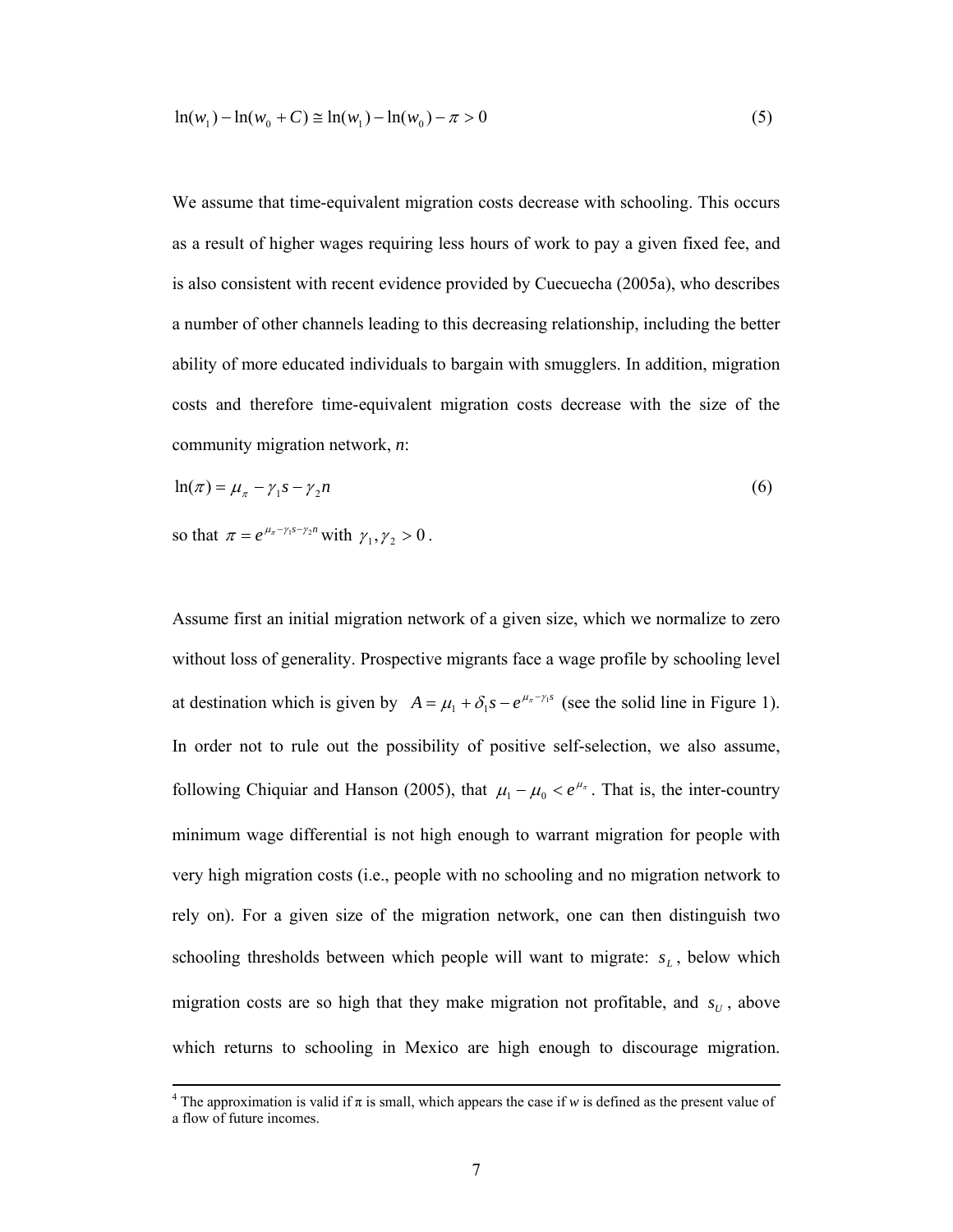Chiquiar and Hanson then discuss the pattern of self-selection in U.S.-Mexico migration by reference to these two thresholds. Assume that the support of *s* is  $[s, \overline{s}]$ . Now, if  $\underline{s} < s_L < \overline{s} < s_U$ , then positive self-selection obtains. Conversely, if  $s_L < s \leq s_U < \overline{s}$ , then negative self-selection obtains. For any other ranking we need to know the distribution of schooling before we can make a judgment on the type of self-selection obtained.<sup>5</sup>

#### **2.3 The effect of a larger migrant network**

The effect of expanding (or introducing) migration networks is to decrease migration costs at all schooling levels. Diagrammatically, this means an upward shift of the wage-schooling profile at destination following introduction or expansion of migration networks. In addition, schooling and networks are substitutes in lowering the cost of migration. The new wage profile at destination is now given by  $B = \mu_1 + \delta_1 s - e^{\mu_\pi - \gamma_1 s - \gamma_2 n}$  (see the dashed line in Figure 1), with the two profiles *A* and *B* converging at high levels of schooling as the reduction in migration costs is strongest at low schooling levels. This can be stated formally as:

*Proposition 1: Larger migrant networks increase migration incentives (i) at all schooling levels, and (ii) more so at low schooling levels.* 

<sup>&</sup>lt;sup>5</sup> For example, positive self-selection obtains if  $\underline{s} < s_L$  and  $\overline{s} > s_U$  but the distribution of *s* is such that the density is highest between  $\underline{s}$  and  $s_L$ .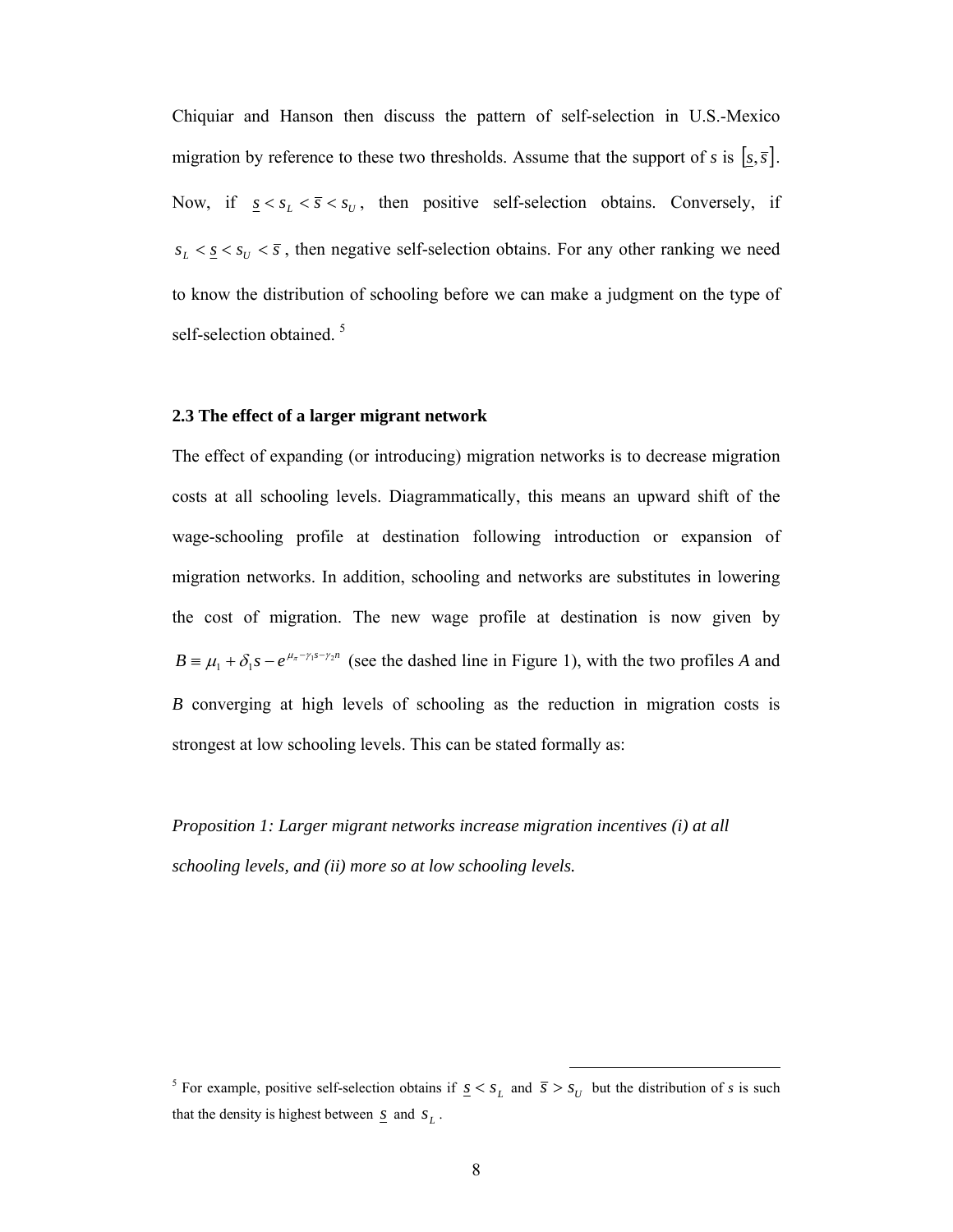*Proof:* The induced change in migration incentives, which we denote by  $\Delta$ , is given by the difference between *A* and *B*:  $\Delta = e^{\mu_{\pi} - \gamma_1 s} - e^{\mu_{\pi} - \gamma_1 s - \gamma_2 n} = e^{\mu_{\pi} - \gamma_1 s} \left[ 1 - \frac{1}{e^{\gamma_2 n}} \right] > 0$  $\Delta = e^{\mu_{\pi} - \gamma_1 s} - e^{\mu_{\pi} - \gamma_1 s - \gamma_2 n} = e^{\mu_{\pi} - \gamma_1 s} \left[ 1 - \frac{1}{\gamma_2 n} \right]$ *s*  $\alpha \mu_{\pi} - \gamma_1 s - \gamma_2 n$   $\beta \mu_{\pi} - \gamma_1 s$  $e^{\mu_{\pi}-\gamma_1 s}-e^{\mu_{\pi}-\gamma_1 s-\gamma_2 n}=e^{\mu_{\pi}-\gamma_1 s}\left[1-\frac{1}{e^{\gamma_2 n}}\right]>0$ , with  $\partial \Delta / \partial n > 0$  and  $\partial \Delta / \partial s < 0$ .

Following the expansion of networks, a change in migration incentives (i.e., in wages at destination net of migration costs) defines two new threshold values of  $s$ ,  $s_L$  and  $s_U$ , with  $s_L < s_L$  and  $s_U > s_U$ . As migration networks expand, more people are willing to migrate at both ends of the migrants' schooling distribution. How will this translate in terms of self-selection patterns? In all likelihood, larger networks will reinforce, or increase the chances of obtaining, negative self-selection.

To show why this is the case, consider first the two configurations for which it is obvious that there is either positive or negative self-selection, independently of the exact schooling distribution; that is, in the case where  $\underline{s} < s_L < \overline{s} < s_U$  (positive selfselection) or  $s_L < s_C < s_U < \overline{s}$  (negative self-selection). In the first event, all additional migrants have schooling levels below  $s<sub>L</sub>$  and it is therefore clear that the average level of schooling among migrants decreases. Positive self-selection still obtains as by construction non-migrants are at the lower end of the schooling distribution, but in a less pronounced way. In the second event, the effect of networks is to increase average schooling levels both among migrants and non-migrants, but more so among the later so that negative self-selection still prevails but in a more pronounced way.

Consider then the more general case where there is intermediate self-selection of migrants; assuming that there will always be non-migrants at the two ends of the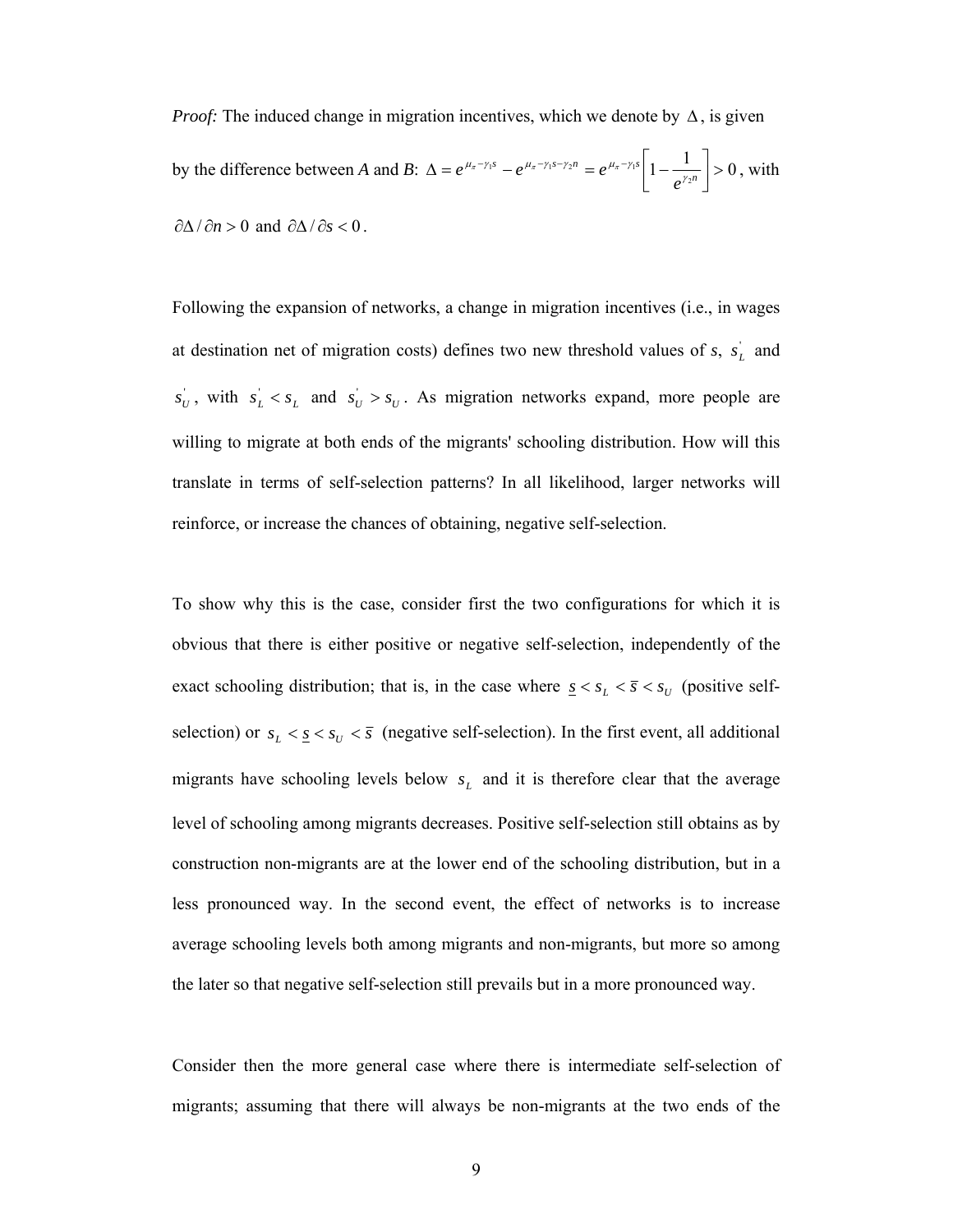schooling distribution (i.e., the support of *s* is  $[0, \bar{s}]$  and  $s_L > 0$ ,  $s_U < \bar{s}$ ), are we sure that migration networks reinforce, or increase the chances of obtaining, negative selfselection? In this configuration, we know that networks will act to increase the number of migrants and that the additional migrants will come from the two intervals  $(s_L - s_L)$  and  $(s_U - s_U)$ . The impact in terms of migrants' skills relatively to nonmigrants will depend on which of these two intervals is longer and on the density of the schooling distribution on the two intervals. In the following, we focus on the length of the two segments and rule out the possibility that the density of the schooling distribution is higher on  $(s_U - s_U)$  than on  $(s_L - s_L)$ , which is quite realistic (and increasingly so for larger and larger networks). Hence, our results hold true for any distribution for which the density is not increasing in schooling (including, obviously, the uniform distribution) and for other distributions as well providing that the above restriction holds.

In particular, under this configuration, we have:

*Proposition 2: With intermediate self-selection, where the support of s is*  $[0,\overline{s}]$  *and*  $s_L > 0$ ,  $s_U < \bar{s}$ ,

*(a) An increase in the migration network increases the range of lower schooling levels that wants to migrate more than it increases the range of higher schooling levels that wants to migrate. i.e.*  $|s_L - s_L| > |s_U - s_U|$ .

*(b) Providing that the density of the schooling distribution is not increasing in schooling, larger migration networks reduce average levels of schooling among*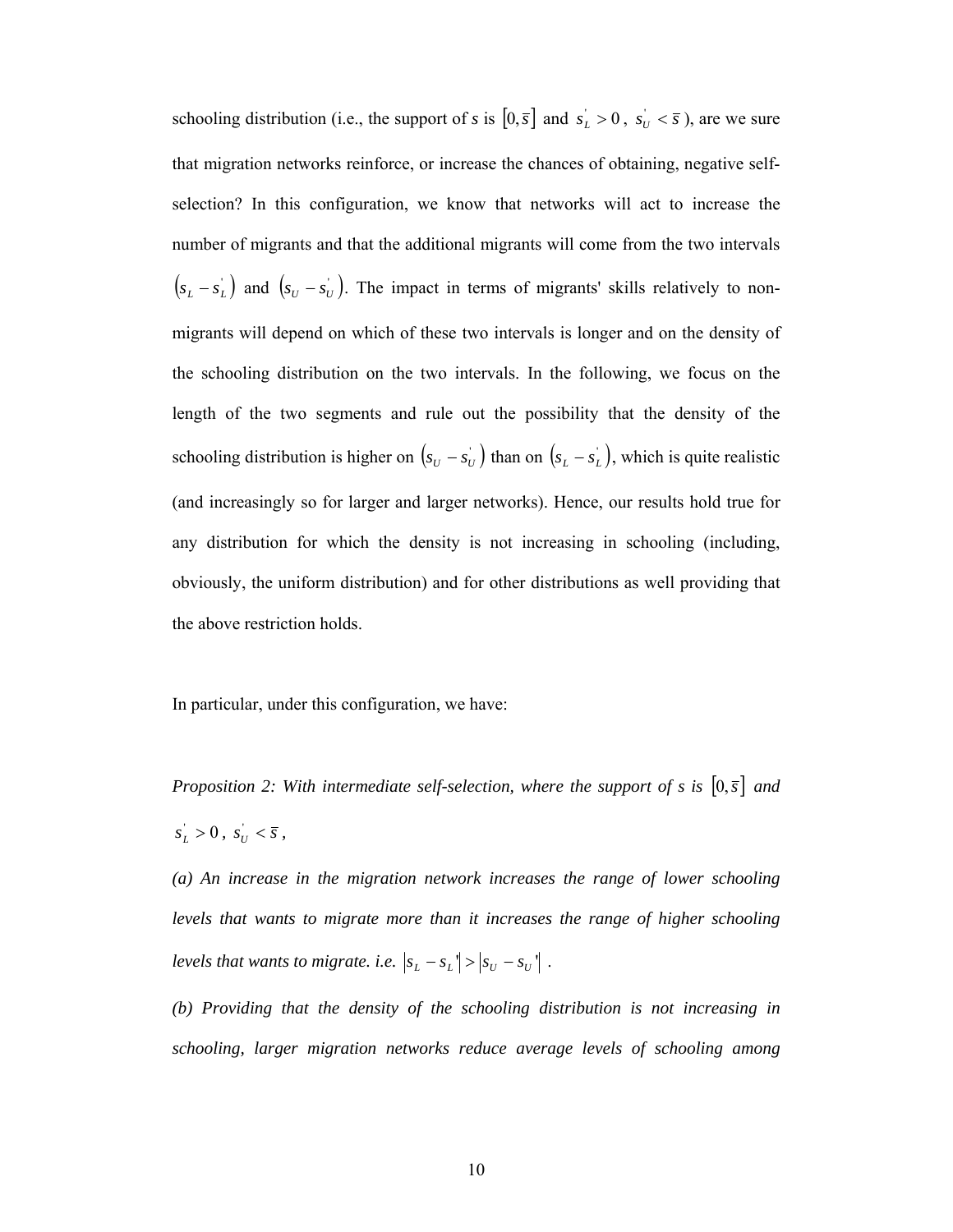*migrants (and increase average levels of schooling among non-migrants), therefore increasing the likelihood and/or degree of migrants' negative self-selection.* 

*Proof:* see appendix.

# **3. Data**

The main source of data is the 1997 Encuesta Nacional de la Dinámica Demográfica (ENADID) (National Survey of Demographic Dynamics) conducted by Mexico's national statistical agency (INEGI) in the last quarter of 1997.<sup>6</sup> The ENADID is a large nationally representative demographic survey, with approximately 2000 households surveyed in each state, resulting in a total sample of 73,412 households.

#### **3.1 Which migrants to look at?**

The survey asks whether household members have ever been to the U.S. in search of work. This information is collected for all individuals who normally live in the household, even if they are temporarily studying or working elsewhere, and includes information on the number of times an individual has been abroad, and the date of the last visit. Secondly, additional questions are asked about migration during the last five years, with detailed questions collected on the last trip. Finally, the survey also asks whether there are any individuals who were living in the household five years ago who have moved abroad, regardless of whether or not they are currently considered part of the household.

With this information we can examine whether a 15 to 49 year old individual migrated for the first time during the period 1996-97. This restriction is made for several reasons. Firstly, the role of networks is believed to be less important for <sup>6</sup> Survey methodology, summary tables, and questionnaires are contained in INEGI (1999).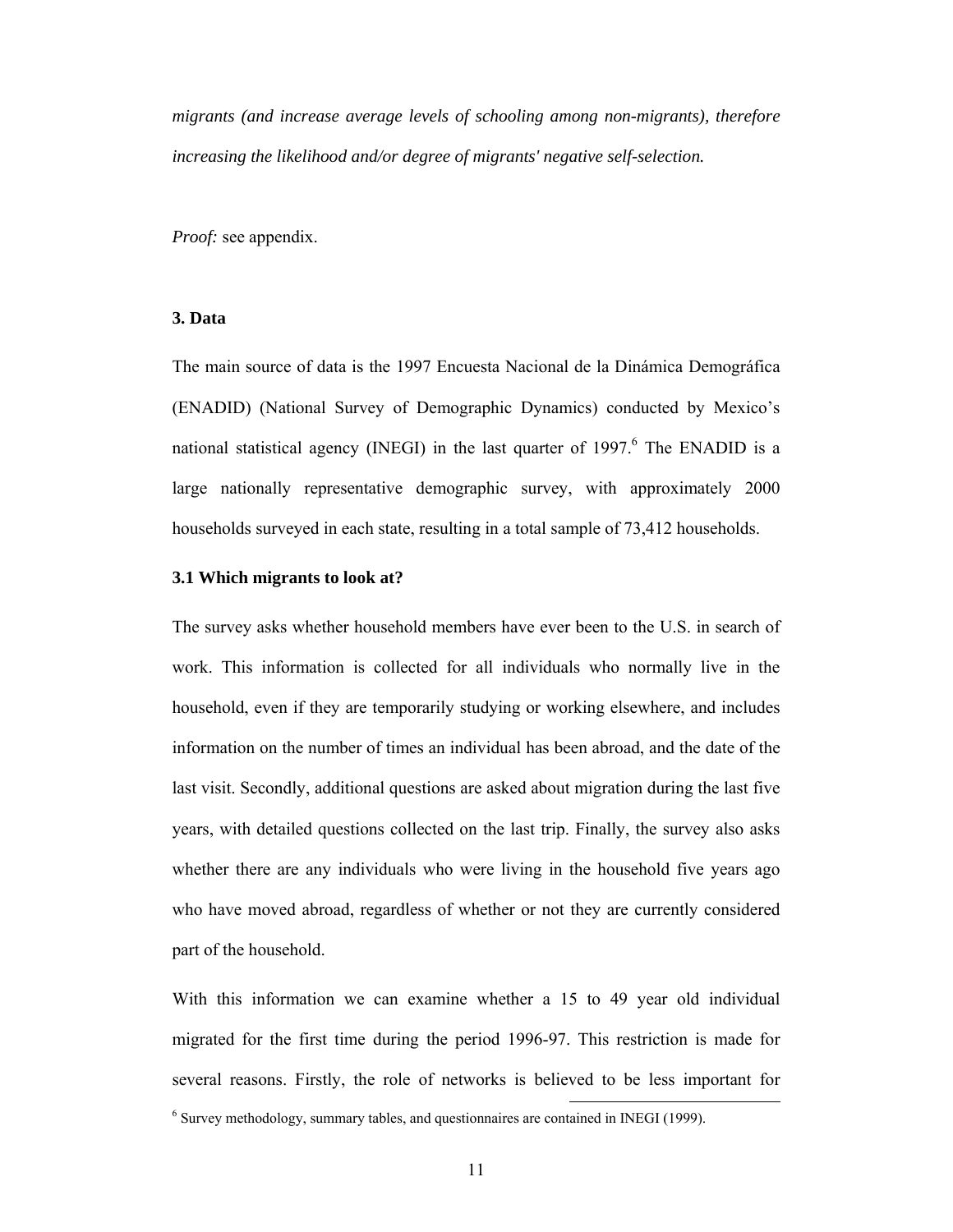individuals making a repeat migration trip (Massey, Goldring and Durand, 1994), and therefore we wish to model the initial migration decision. However, since we only know the number of trips an individual has made, and the date of last migration, we can only model the initial migration decision for individuals making their first trip in the recent past.<sup>7</sup> Secondly, by comparing migration from different communities in a single two-year period, we are much less concerned about the interaction between community networks and macroeconomic shocks. Thirdly, this short period makes recall bias which varies with education much less of a concern than looking at migration over a lifetime.

As with other Mexico-based surveys of migration<sup>8</sup>, the ENADID will only capture data on migrants who have either returned to Mexico, or who have at least one household member remaining in Mexico. As a result it will tend to underrepresent permanent migrants (Hanson, 2006) who are likely to take their whole household. In Table 1, we use the 5% public use sample of the 2000 U.S. Census (Ruggles et al., 2004) to examine the marital status of 18-45 year old Mexican migrants who arrived in the U.S. within two years of the Census. We see that 14.4 percent of male migrants are married, with their spouse present. These individuals are likely not to be reported on in Mexico-based surveys. However, the majority of migrants are either single, or married with a spouse remaining in Mexico, and so should be reported on from

<sup>&</sup>lt;sup>7</sup> In particular, an individual is defined to be a first-time migrant if they migrated during 1996 or 1997, and have only made one trip to the United States.

<sup>8</sup> The two other main Mexican surveys used to look at migrant selection are the Mexican Migration Project (MMP) and the Mexican Census. Neither of these is suitable for our study. The MMP does contain information on the age of first migration, but is not nationally representative, and in particular, samples only a small number of communities with small migration networks (see Figure 2 in McKenzie and Rapoport, 2006a). Since most communities have reasonably large networks, this makes it difficult to see how migration varies with network size starting from a low level. The Mexican Census only collects data on whether an individual has migrated within the last five years, preventing its use for looking at the determinants of first-time migration.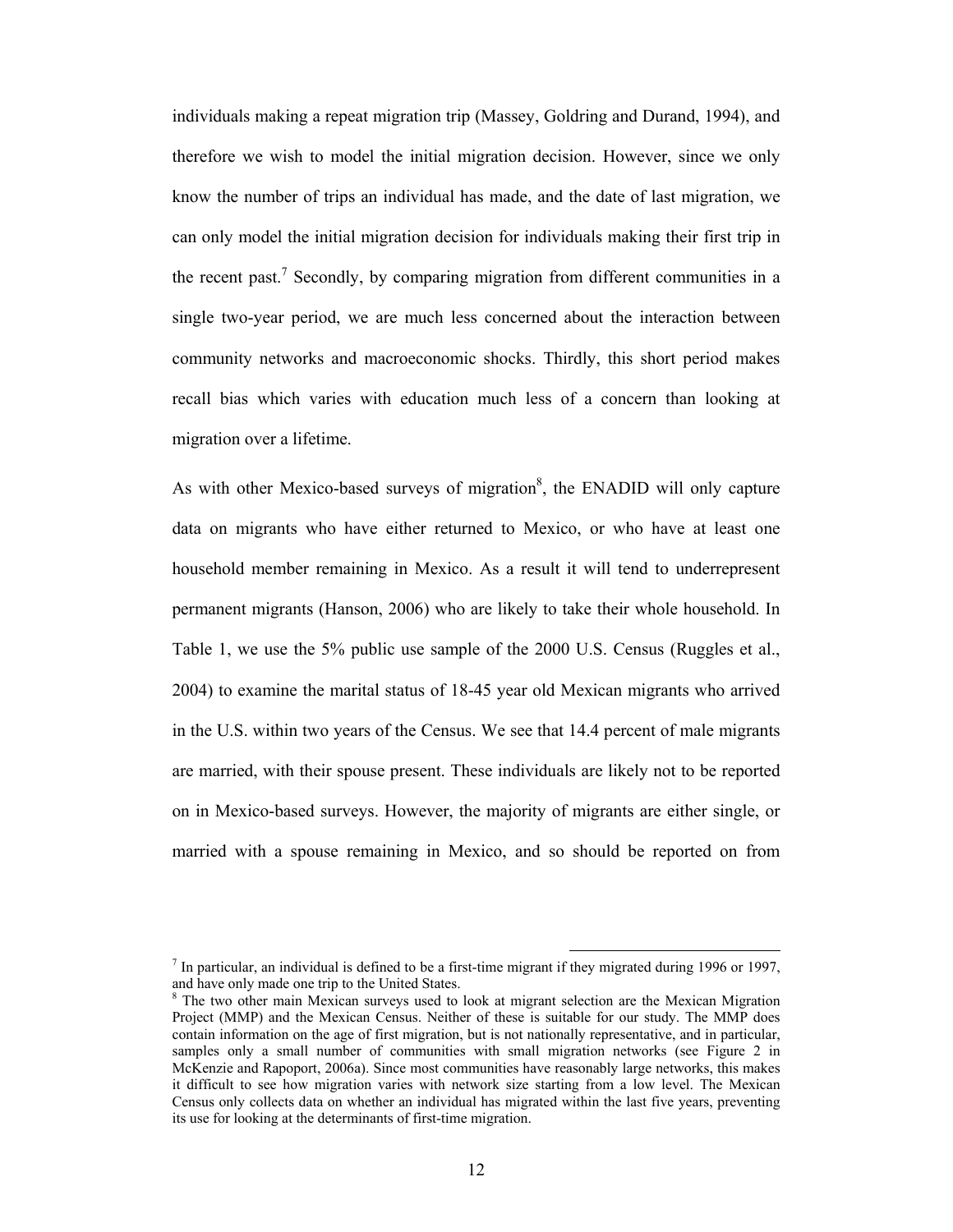Mexico. The problem is much worse with females, with 48 percent of all recent migrants in the U.S. being married with spouse present.

There are two main concerns with this undercount for our analysis. The first is that the U.S. census provides no information on the community of origin, and so no network variables are known for the unmeasured individuals. The second concern is that the education levels of migrants who are not reported on in the ENADID may differ from the education levels of migrants who are reported on. There is strong evidence to suggest that this is the case. For example, 16.0 percent of the male migrants in Table 1 who have a spouse present in the U.S. have post-high school education, compared to only 8.3 percent of those in the other marital categories. Ibarraran and Lubotsky (2006) compare the U.S. and Mexican censuses and likewise conclude that migrants that are excluded in the Mexican census are likely to be more educated.

Given these concerns, we do not look at self-selection among female migrants – with only half of all female migrants likely to be reported on in the ENADID, we consider the likely bias from doing so to be too severe. Additionally, since female migration is so closely tied to the migration of the spouse, the theory above is less directly applicable for females. For males the ENADID is likely to measure 86 percent of migrants, and we will carry out robustness exercises to see how sensitive our results are to those who are undercounted.

#### **3.2 Measuring the Community Network**

We follow Massey, Goldring and Durand (1994) in measuring the community migration network by the proportion of all individuals aged 15 and over in a given community who have ever migrated. We restrict our analysis to municipalities in which at least 50 households were interviewed in the survey in order to measure the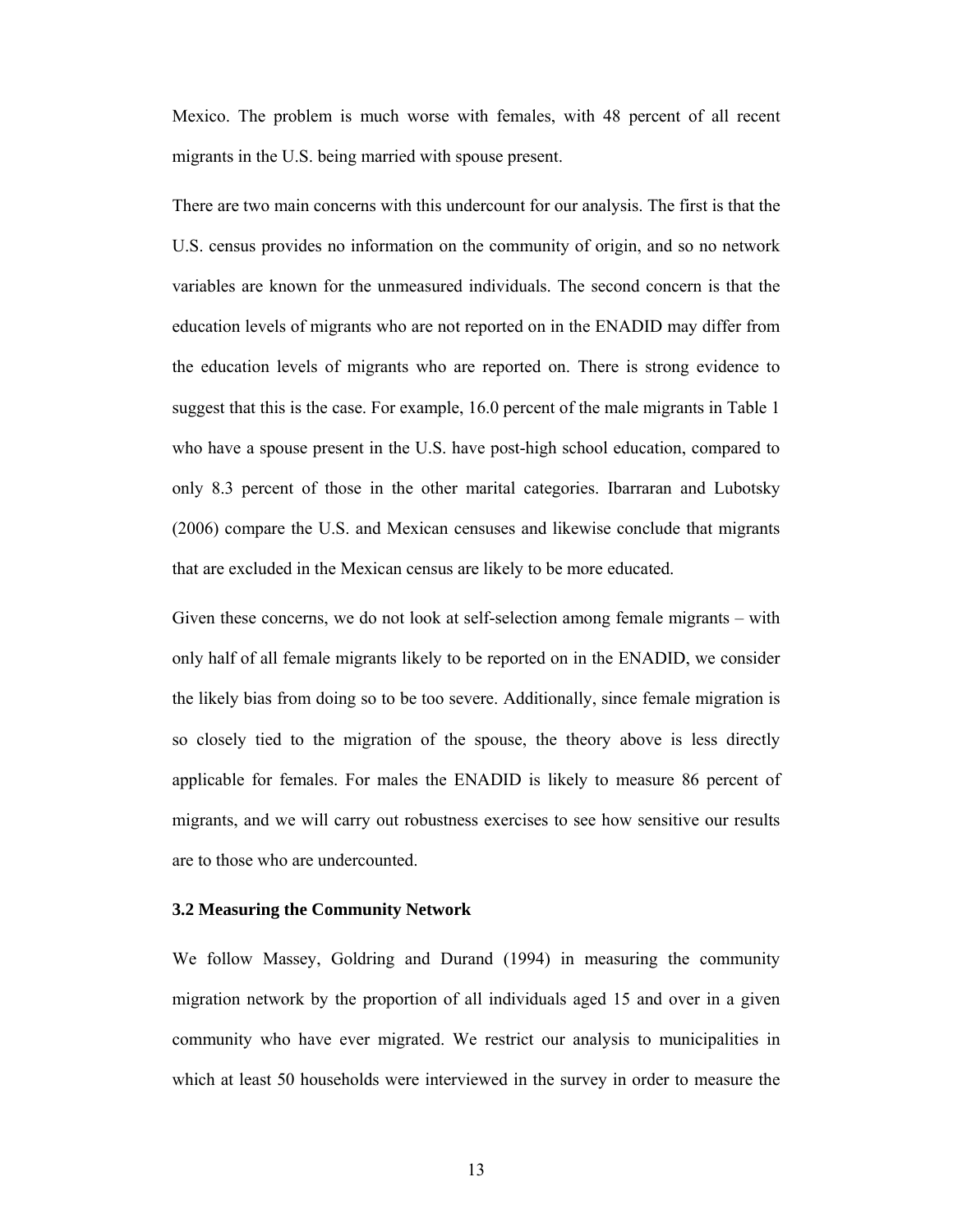community migration network. This results in data on 55,848 males aged 15-49 in 288 communities for our analysis. Sample statistics are shown in Table 2. Since the role of networks is likely to be greater outside of large cities, we will carry out the majority of our analysis for individuals living in locations of less than 100,000 population. This reduces the sample to 25,531 individuals in 254 communities.

Table 2 also summarizes the main variables of interest separately for the group of migrants. On average male migrants aged 15-49 have less schooling than the average male of this age, and are more likely to be married and the head of a household. We now discuss our identification strategy and econometric methodology before examining how schooling interacts with migration networks in shaping the migration decision.

### **4. Methodology and Identification Strategy**

#### **4.1 Identification**

Our empirical work will examine how the degree of educational selectivity in migration varies with the size of a community's migrant network. However, this raises the concern that there are unobserved community characteristics which drove migration in the past, continue to drive migration today, and which could also be correlated with education levels in the community. For example, a community with poor schooling infrastructure may have low levels of education and a lot of individuals migrating to seek better lives for their children. This would lead us to spuriously find that negative selection on education occurs more in high migration communities. However, if the first migrants from a community are positively selected, as would be the case if education is needed to learn about opportunities abroad or to adapt to a new land without a network around, we might expect large networks to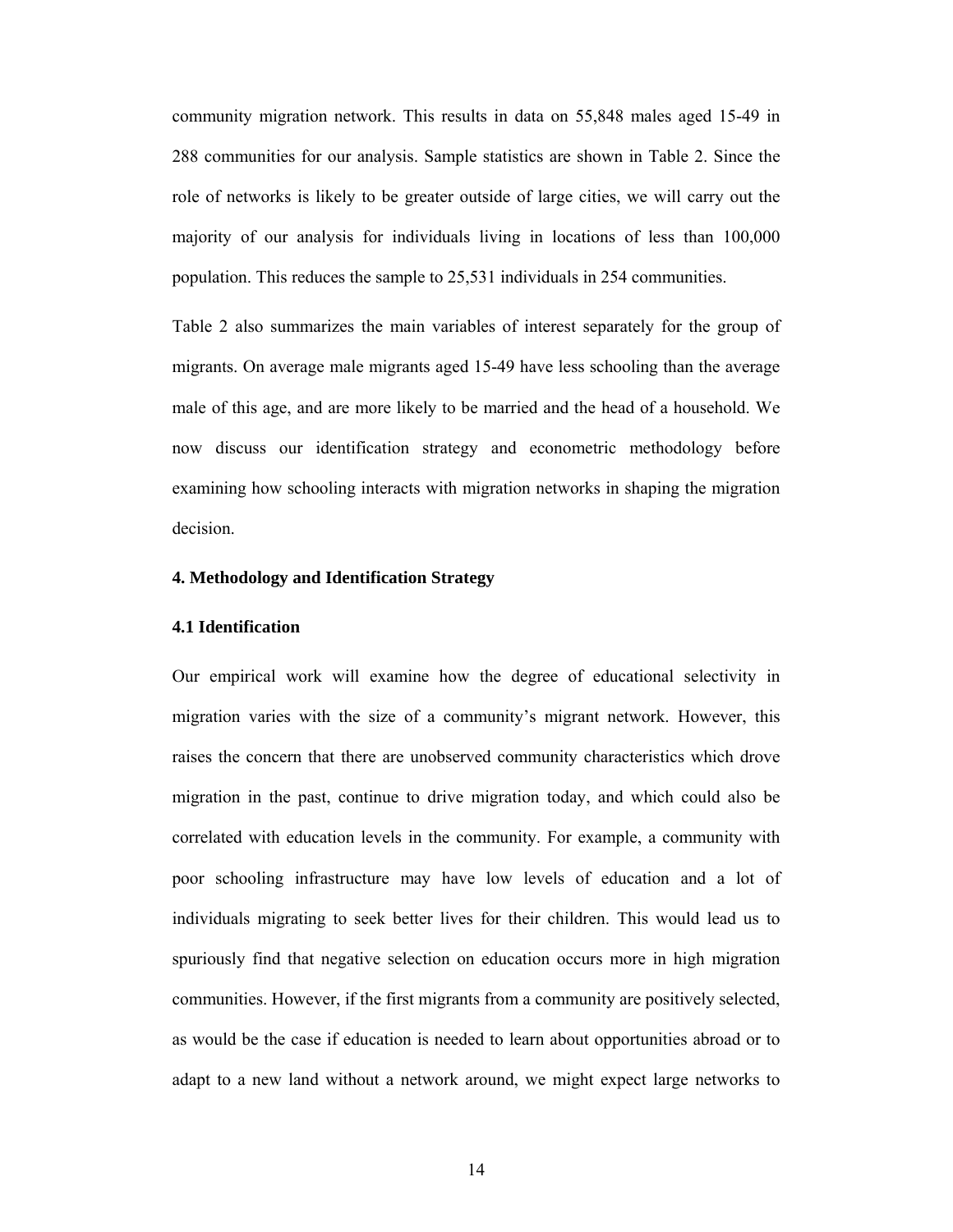arise in places with better education, biasing us towards finding positive selection on education occurs more in high education communities. This view is consistent with Feliciano (2001), who finds that in 1910, Mexican immigrants were more likely to be literate than the general Mexican population.

To account for this concern we follow Woodruff and Zenteno (2007) and a number of subsequent studies in using historic state-level migration rates as an instrument for current migration networks. $\degree$  In particular, we use the U.S. migration rate from 1924 for the state in which the migrant household is located, taken from Foerster (1925). Likewise, we will use the interaction between education and historic migration networks as an instrument for the interaction between education and community migration prevalence. The main argument used to justify the use of this instrument is that these historic migration rates were the result of the pattern of the arrival of the railroad system in Mexico, coupled with changes in U.S. demand conditions for agricultural labor. As migration networks lower the cost of migration for future migrants, they then become self-perpetuating. $10$ 

These instruments are strong predictors of current migration prevalence and its interaction with education. Appendix table A1 shows first-stage F-statistics between 40.5 and 54.1. To justify the exclusion restriction, we need to argue that these historic rates affect current migration decisions only through current migration networks. A potential threat to this instrument is that communities which responded more to the expansion of the railroad may have been ones with historically poor schooling infrastructure and inequality, or that the development of the railroads ushered in the

 <sup>9</sup> Hanson and Woodruff (2003); McKenzie and Rapoport (2006a, 2006b); López-Córdoba (2005); and Hildebrandt and McKenzie (2005) all employ historic migration rates as instruments for current migration.

<sup>&</sup>lt;sup>10</sup> Hildebrandt and McKenzie (2005) and McKenzie and Rapoport (2006a) provide more detailed discussion of the historic processes involved .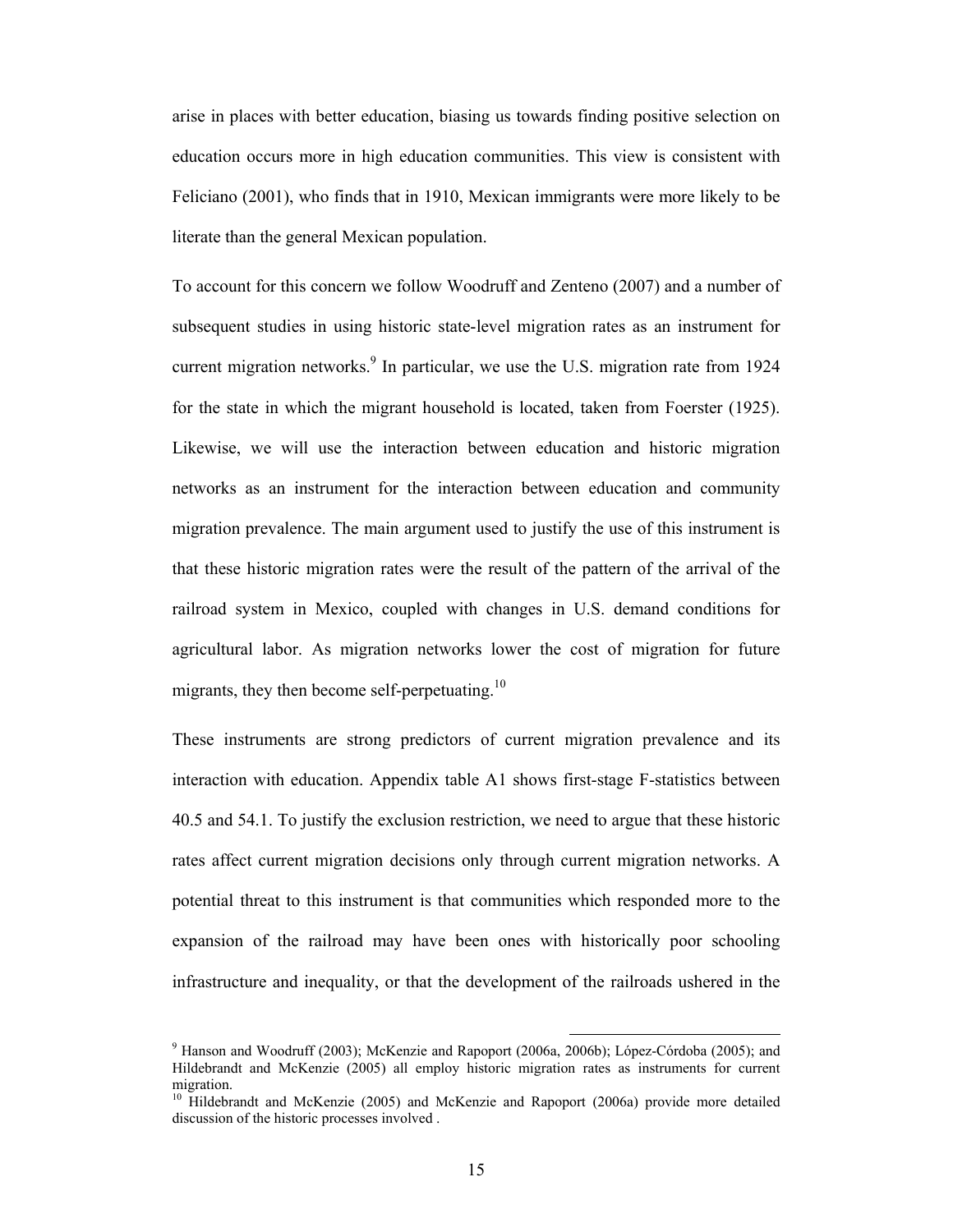expansion of infrastructure such as schooling facilities. This could affect current education through the intergenerational transmission of schooling, and through the inertia in schooling infrastructure. To allow for this possibility, we control for a number of historic variables that capture schooling access, achievement, and equality, and for historic measures of inequality. Even after controlling for these variables, the historic migration rates remain strong predictors of current community migration prevalence.

#### **4.2 Estimation**

To test our predictions on the role of networks in determining the pattern of selfselection into migration, we estimate the following equation for whether a 15-49 year old male *i* in community *c* migrates for the first time in the period 1996-97, conditional on never having previously migrated:

$$
M_{i,c} = \beta_0 + \beta_1 educ_{i,c} + \beta_2 educ_{i,c}^2 + \beta_3 network_c + \beta_4 educ_{i,t} \times network_c
$$
  
+  $\phi' X_{i,c} + \lambda' Z_c + \varepsilon_{i,c}$  (7)

where  $M_{i,c}$  is an indicator variable taking the value one if individual *i* migrates and zero if they do not migrate,  $educ_{i,c}$  is the completed years of schooling of individual  $i$ , *network<sub>c</sub>* is the community migration prevalence in community  $c$  (our measure of the network), and  $X_{i,c}$  and  $Z_c$  are control variables capturing individual and community characteristics respectively.

Although  $M_{i,c}$  is a binary variable, we use ordinary least squares (OLS) and two-stage least squares (2SLS) for estimation. The main reason for this choice is that our primary coefficient of interest is  $β_4$ , which shows how the impact of education on the likelihood of migration varies according to the size of the network. Our prior is that migration networks lower the costs of migrating more for the less-educated, so that  $\beta_4$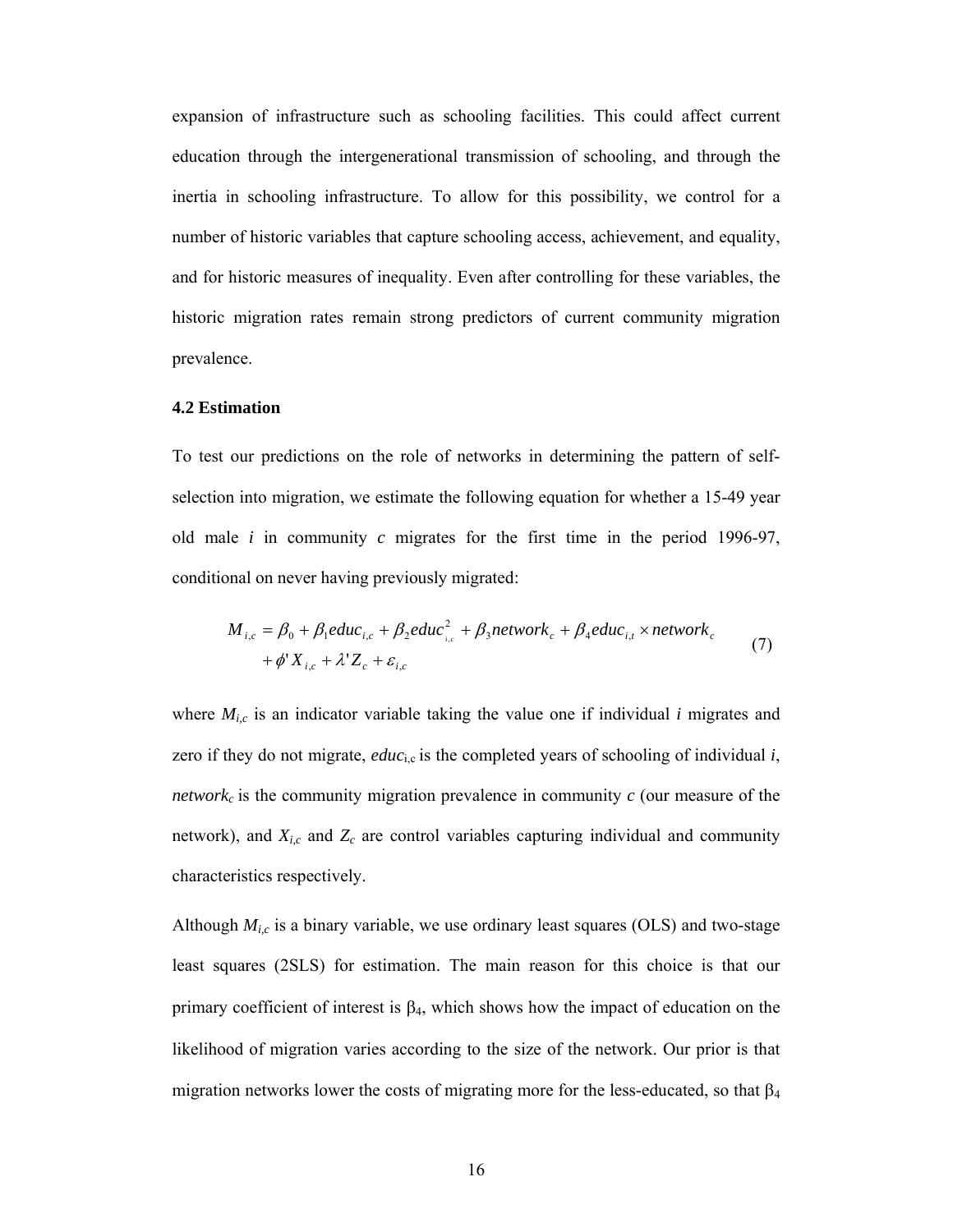should be negative. Interpretation of this coefficient is clear in the linear model, whereas in logit and probit models, the marginal effect of the interaction term differs from, and can even be of opposite sign to, the interaction term (Ai and Norton, 2003). Justification for using 2SLS with binary outcomes can be found in Angrist (1991), who provides conditions under which linear instrumental variables estimation will consistently estimate average treatment effects, and Monte Carlo evidence to argue that these conditions may hold approximately, so that 2SLS can perform well in practice.

#### **5. Results**

Table 3 presents the results of estimating equation (7). Columns 1 through 4 present OLS estimates, and 5 through 9 present 2SLS estimates. The first column shows the OLS results for all population areas combined. The second column then interacts population size with the migration network. As we would expect, the effect of the community network is less in large cities. We therefore consider only individuals in areas with less than 100,000 population in column 3, and for robustness, show results for less than 15,000 population in column 4. Across all population sizes the OLS results show a significant positive coefficient on the linear term in education, and a significant negative coefficient on the quadratic term. Migration is more likely for individuals who are married, household heads, and in communities with larger networks. The interaction between education and network size is negative, as theory predicts, and significant at the 5% level in communities with less than 100,000 population. These results continue to hold after instrumenting for community migration networks in columns 5 through 7, with some changes in the magnitudes of the coefficient. The first-stage F-statistics are all above 30, see Appendix table A1 for the full first-stage results for column 6.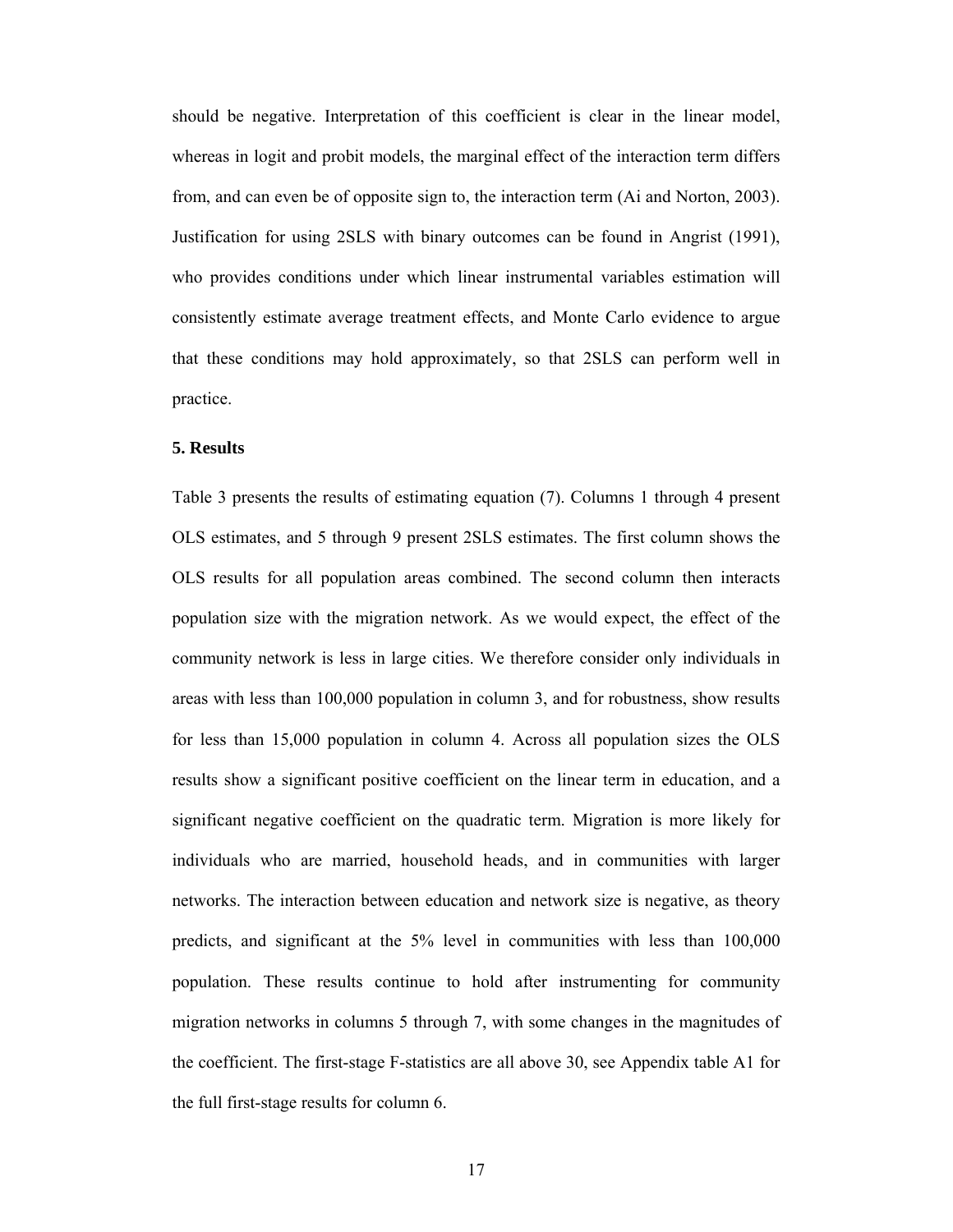Columns 8 and 9 examine the robustness of our key parameter of interest, the interaction between education and community networks, to the inclusion of municipality fixed effects. Including municipality fixed effects will control for any differences across communities which might affect the level of migration, such as differences in infrastructure and attitudes towards education and migration. We see that the interaction coefficients remain significant and negative, with minor changes in the size of the coefficient. For example, for communities under 100,000, the interaction changes from -0.55 in column 6 to -0.43 in column 9, whereas for all communities the interaction only changes from -0.46 to -0.47.

Comparing the OLS and 2SLS results, we see that the interaction between education and the migrant network becomes more negative after instrumentation. This suggests that communities with higher migration have unobservable factors such as better schooling infrastructure or an education culture that leads, ceteris paribus, to higher education. This accords with the evidence in Feliciano (2001), who found migrants in 1910 (a time when migrant networks were first forming) to have higher literacy rates than non-migrants.

Interpreting the fitted relationship between education, network size and the probability of migration is most easily done graphically. For illustration purposes, and because networks are found to be more powerful outside of large cities, we show this for the regressions which consider individuals in areas of less than 100,000 population. Figure 2 plots the predicted probability of migration from OLS (left panel) and 2SLS (right panel) at different percentiles of the community migration prevalence distribution. Recall from Table 1 that mean years of schooling is 7.3, and the median is 7. Both the OLS and 2SLS results show clearly that migrants becomes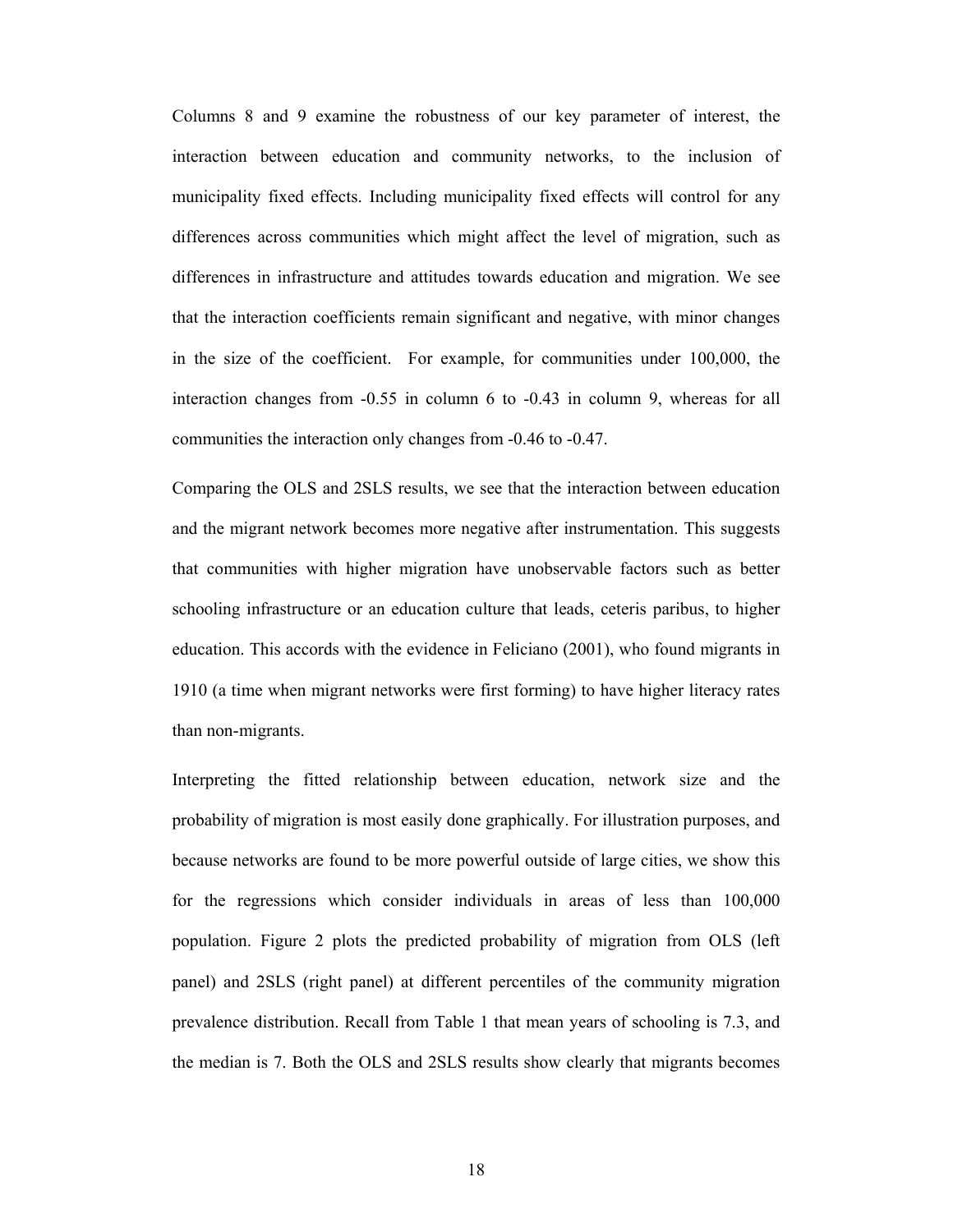progressively more negatively selected in terms of education as network size grows, with this result stronger after instrumenting for migration networks.

The 2SLS results in Figure 2 show that in communities with small migration networks, where the costs of migrating are thus likely to be high, the probability of migration is increasing in completed years of schooling up to nine or ten years of schooling, around the  $75<sup>th</sup>$  percentile of the education distribution. That is, first-time male migrants from communities with small networks are likely to be positively selected. However, as the migrant network grows, lowering the costs of migration and reducing credit constraints, we find a reversal in this pattern. An individual in a community at the  $70<sup>th</sup>$  percentile of migration networks, where 25 percent of households in the community have someone who has ever migrated to the U.S., has the highest probability of migrating if he has two to five years of schooling.

Thus we find that in communities with low migration networks, migrants tend to be selected from the upper-middle of the education distribution, which concurs with Chiquiar and Hanson's (2005) description of selectivity. However, in high network communities, where the cost of migrating is less binding, we find negative selection, which is what would be predicted by Borjas (1987) based on wage differentials. As a result, over time, as origin communities accumulate migration experience, one should expect to see a gradual worsening in the relative skill level of migrants. This finding is consistent with more aggregate evidence provided by Feliciano (2001), who finds a decline in the relative skill level of Mexican immigrants over the course of the  $20<sup>th</sup>$ century.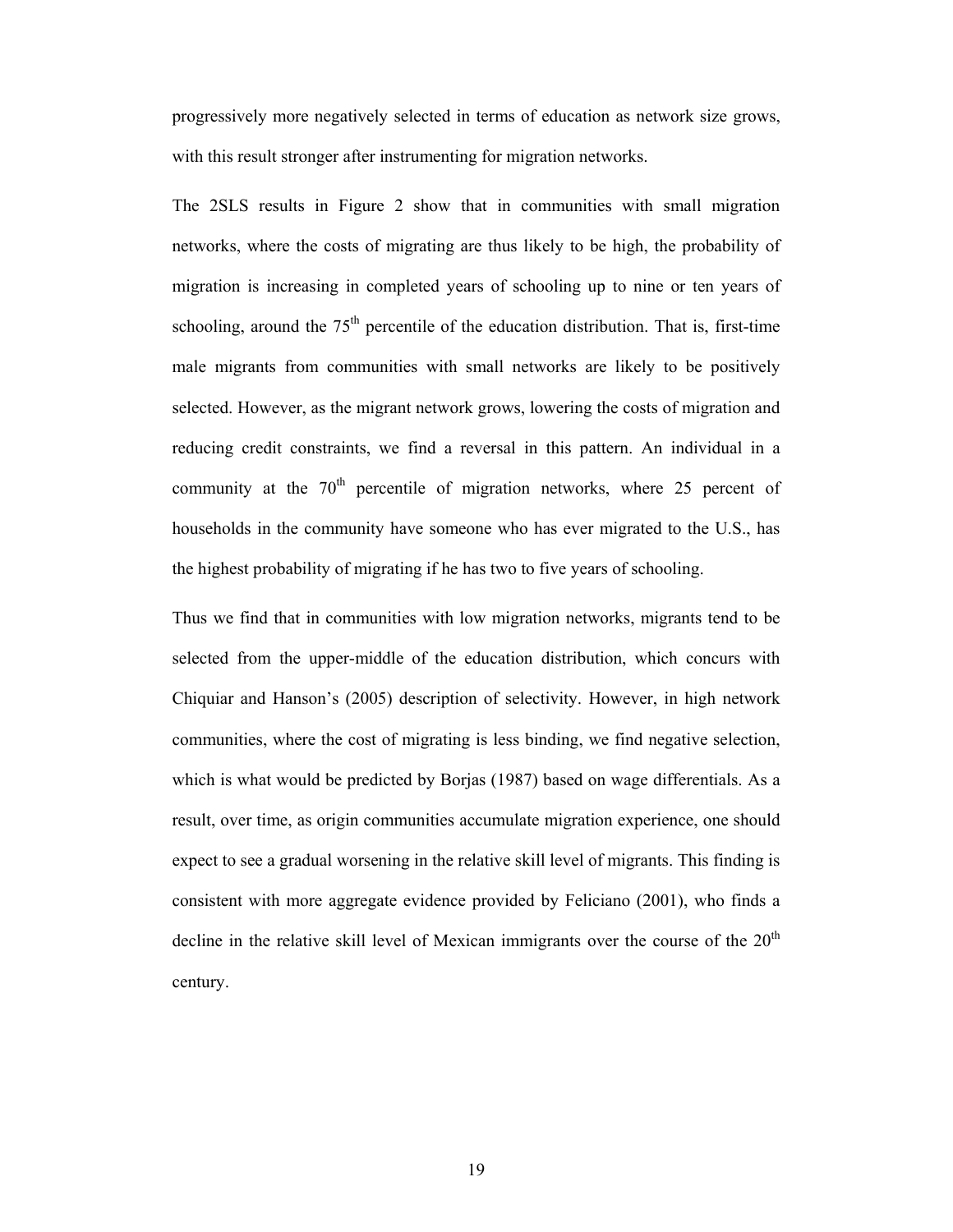#### **6. Robustness**

#### **6.1 Robustness to Undercounting of Migrants**

As discussed in Section 3, one concern with the ENADID and other Mexico-based migration surveys is that they do not capture migrants who move with their whole families, who are more educated on average than those who have family members remaining. The omission of such individuals is thus likely to bias against finding positive selection, since some highly educated migrants are not included in the regressions.

To investigate the robustness of our results to this issue, we use the public use sample of the U.S. Census to obtain the educational breakdown of the 14.4% of recent male migrants who have migrated with their spouse present, and are hence least likely to be reported on from Mexico.<sup>11</sup> Our sample of 55,848 males in the ENADID contains 568 recent first-time migrants. Based on an undercount of 14.4%, there should be an additional 95 migrants in the analysis. We therefore assign the education distribution observed in the U.S. Census to these 95 additional migrants, and then reweight the ENADID migrant sample so that it reflects the educational breakdown of the combined 663 migrants. For example, 17 of the ENADID sample have 16 or 17 years of education, and we estimate from the U.S. Census that 7 out of the additional 95 migrants would also have this education level. Migrants in the ENADID with 16 or 17 years education are therefore assigned a weight of 24/17 = 1.41.

<sup>&</sup>lt;sup>11</sup> The U.S. Census does not provide information on whether these individuals are coming from high or low migration networks. Our weighting procedure implicitly assumes the unobserved individuals are drawn from communities in the same proportions as observed individuals. Given the relatively low level of undercount for males, and the fact that our fitted probabilities don't change by much, we believe the general pattern of our results is also robust to alternative assumptions about the network these undercounted individuals are drawn from.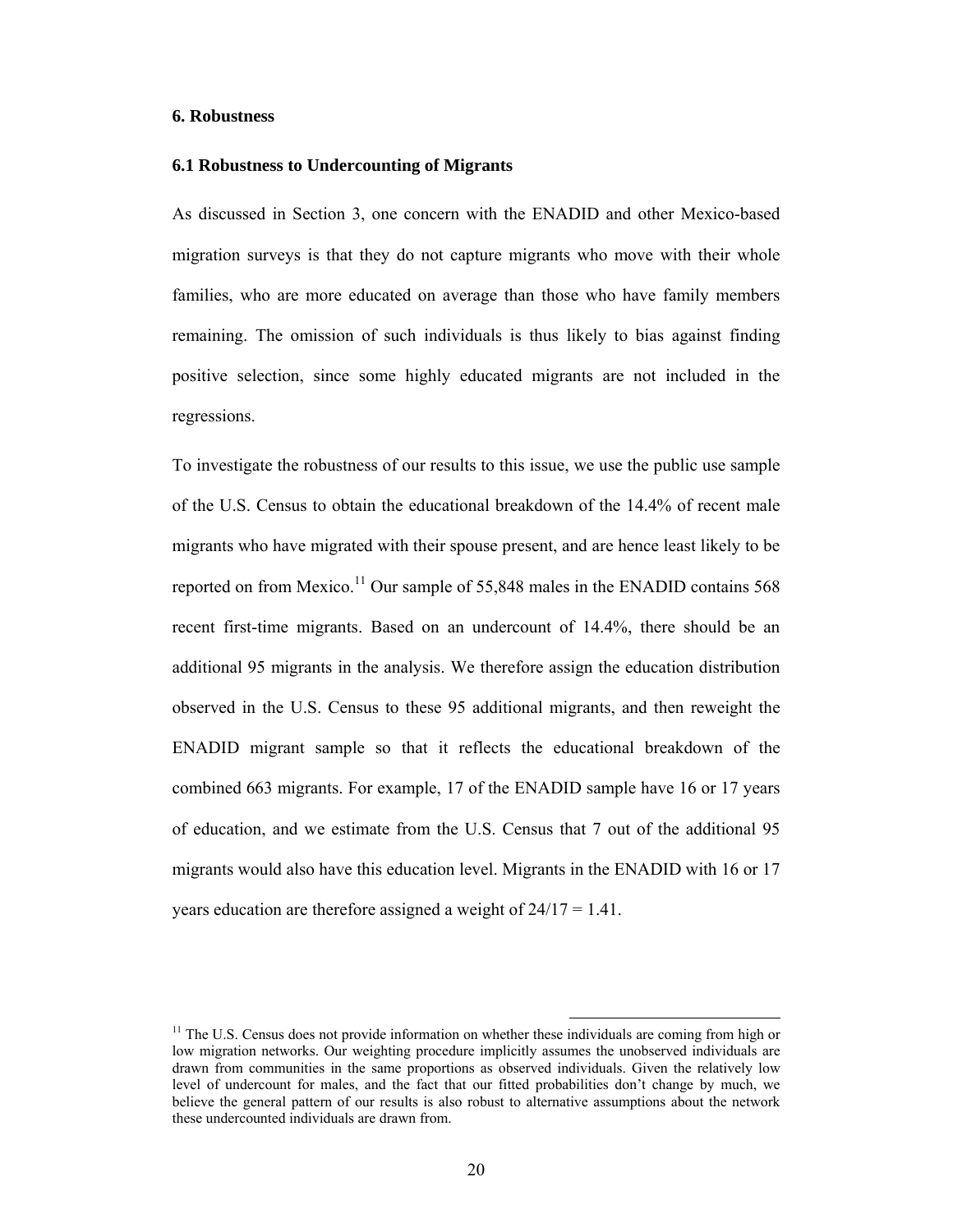Table 4 then provides the estimated 2SLS results after adjusting for undercount. Columns 1 and 2 replicate columns 5 and 6 of Table 3 for ease of comparison. Columns 3 and 4 then provide the undercount-adjusted coefficients. We see that our main coefficient of interest, the interaction between education and network size, becomes slightly more negative, and is still significant. Figure 3 plots the predicted probabilities from column 4, and compares them to the predicted probabilities for the unadjusted results in column 2. The results show that adjusting for undercounting leads to only small changes in the fitted curves. The adjusted curves are all above the unadjusted curve, reflecting that the likelihood of migration at any given education level is higher than estimated with just the ENADID data, since some migrants aren't recorded. Secondly, we see that the effect of the larger interaction term is to shift the curves rightward slightly, resulting in more positive selection or less negative selection for a given community network. However, we still find positive selection at low levels of community migration prevalence, and negative selection at high levels, showing our results are robust to undercounting of some migrants.

#### **6.2 Robustness to Endogenous Education Formation**

In keeping with the literature on migrant selection, we have thus far treated education as exogenous when modeling selectivity into migration. However, there are number of reasons to believe that migration prospects can in turn affect education levels acquired. Most first-time migrants from Mexico travel to the U.S. without documentation, including 91% of first-time migrants in the ENADID sample. Kossoudji and Cobb-Clark (2002) argue that there is no return on schooling in the first job for unauthorized workers, and using a sample of individuals becoming legalized during an amnesty program, find that finishing high school or having posthigh school education only pays off in terms of wages about four years after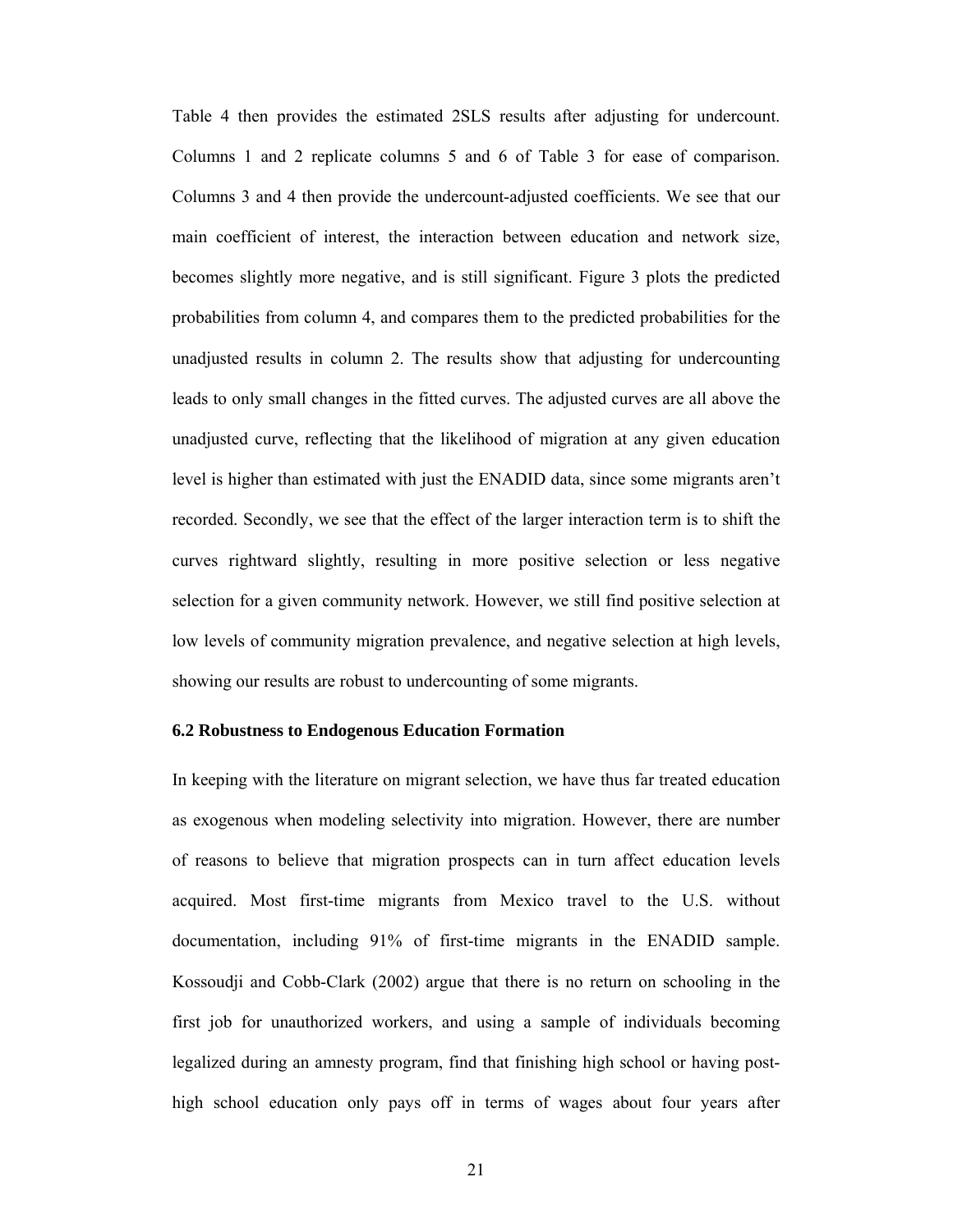legalization. As a result, as demonstrated by Chiquiar and Hanson (2005), the return to schooling is higher in Mexico than it is for Mexican migrants in the United States. As a result, the prospect of future education may actually lower the incentive to invest in education.

This effect is likely to be largest for individuals with a migrant parent, who are themselves then much more likely to migrate. Moreover, although the migrant parent can provide remittances which can ease in credit constraints restricting schooling, the absence of a parent can also have a detrimental effect on schooling. McKenzie and Rapoport (2006b) estimate that the net effect of having a migrant parent is to lower the level of schooling attained by 16 to 18 year old males. Using 2SLS they estimate the size of the effect to be a 1.3 year reduction in years of schooling attained. They also carry out estimation using a censored ordered probit (COP), which accounts for the fact that some 16 to 18 year olds are still completing their education and so have censored schooling levels, and for the fact that distribution of years of schooling tends to clump at 6, 9 and 12 years, representing finishing different levels of schooling. This results in estimates of the extent to which having a migrant parent changes the probability of attaining different levels of schooling. The net effect of these is approximately a 1.8 year reduction in predicted years of schooling.

To investigate the robustness of our results to endogenous education formation, we use the point estimates described to adjust schooling levels. Unfortunately the ENADID only allows identification of migrant parents for individuals still living with their parents, preventing us knowing whether many individuals in their late twenties, thirties and forties had migrant parents. Therefore to make an extreme assumption to examine the sensitivity of our results, we will assume that all migrants had migrant parents, and no non-migrants had migrant parents. We will then adjust upwards the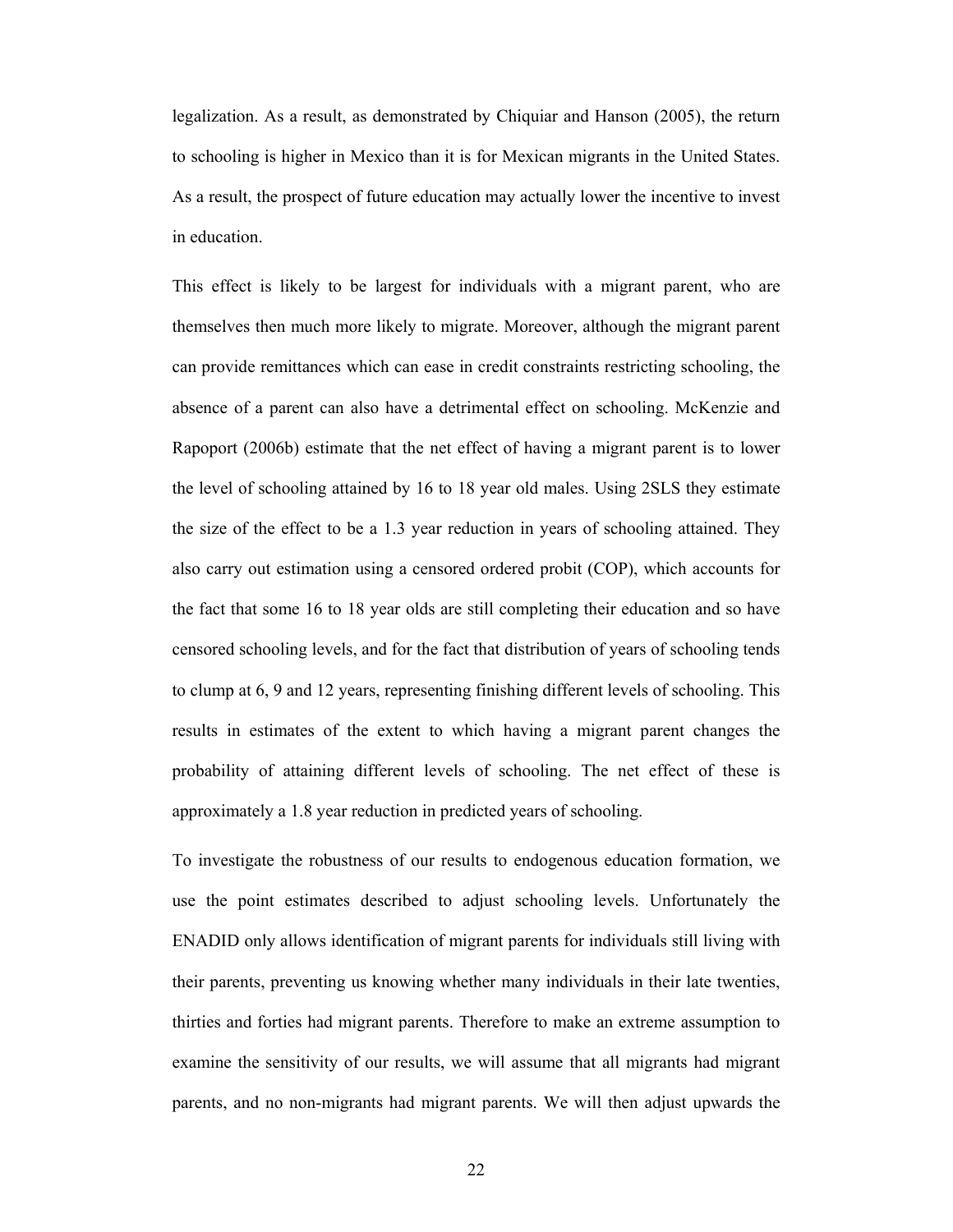schooling of all migrants with less than 12 years of education by either 1.3 years (2SLS) or 1.8 years (COP) and then reestimate the instrumented version of equation (7).

Columns 5 and 6 of Table 4 present the new coefficient estimates using the 2SLS adjustment, and columns 7 and 8 using the COP adjustment. Doing this adjustment does not change the sign or significance of any of the variables in our model, but does lead to sizeable changes in magnitudes of the coefficients. In particular, the interaction between years of education and community migration prevalence becomes larger in absolute value, showing a stronger negative interaction effect. Figure 4 plots the predicted probability of migration against education years, comparing the unadjusted predictions from column 2 of Table 4 to the adjusted predictions in column 6. The shape of selection changes towards more positive selection in low and medium-network communities. Intuitively, those who migrate would have had more education in the absence of the prospect of migration or the migration of their parents. However, the pattern is still strongly one of negative selection in high network communities. The unadjusted results showed migration to peak at very low levels of education, so adjusting upwards these low levels results in a peak at 2 to 5 years, still a very low level. Thus while adjusting for endogenous education formation increases the degree of positive selectivity, our main results remain robust to this adjustment.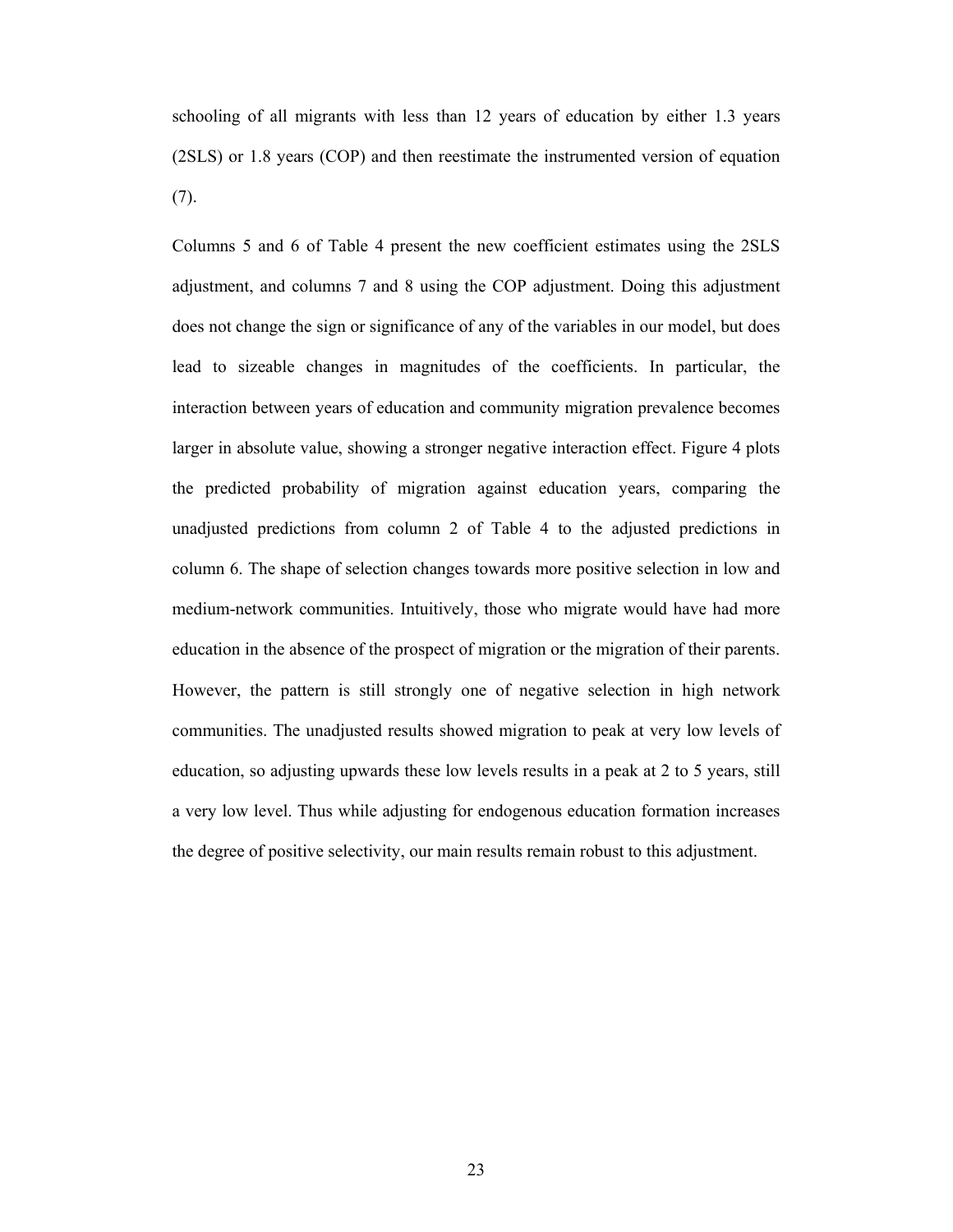#### **7. Conclusion**

We find that in communities with small migration networks, the probability of migration is increasing in education up to reasonably high levels of schooling, resulting in positive selection of migrants. This is consistent with high costs of migration being the determining factor of who migrates in these communities. In contrast, in communities with large networks, where migration costs are lower, we find migration propensities to be decreasing in education, consistent with lower returns to schooling in the U.S. than in Mexico. These results are found to be robust to accounting for the undercount of some migrants in Mexican data, and for the possibility of endogenous formation of education with respect to migration.

Our results help in part to reconcile conflicting accounts of the direction of educationselection amongst migrants from Mexico found in the existing literature. Since the direction of selectivity depends on the level of migration prevalence in a community, studies which estimate the average direction of selection will give different estimates if they draw on surveys from communities with differing levels of networks, coupled with differences in the extent to which they account for undercounting of more educated migrants who move with their entire families.

The results of this paper also suggest that as migration networks continue to develop, we should expect to see more negative educational selection of migrants from Mexico, due to the low returns to education in illegal jobs in the U.S. In contrast, if proposals to allow more legal immigration of unskilled workers are enacted, the higher returns to education should result in greater degrees of positive selectivity.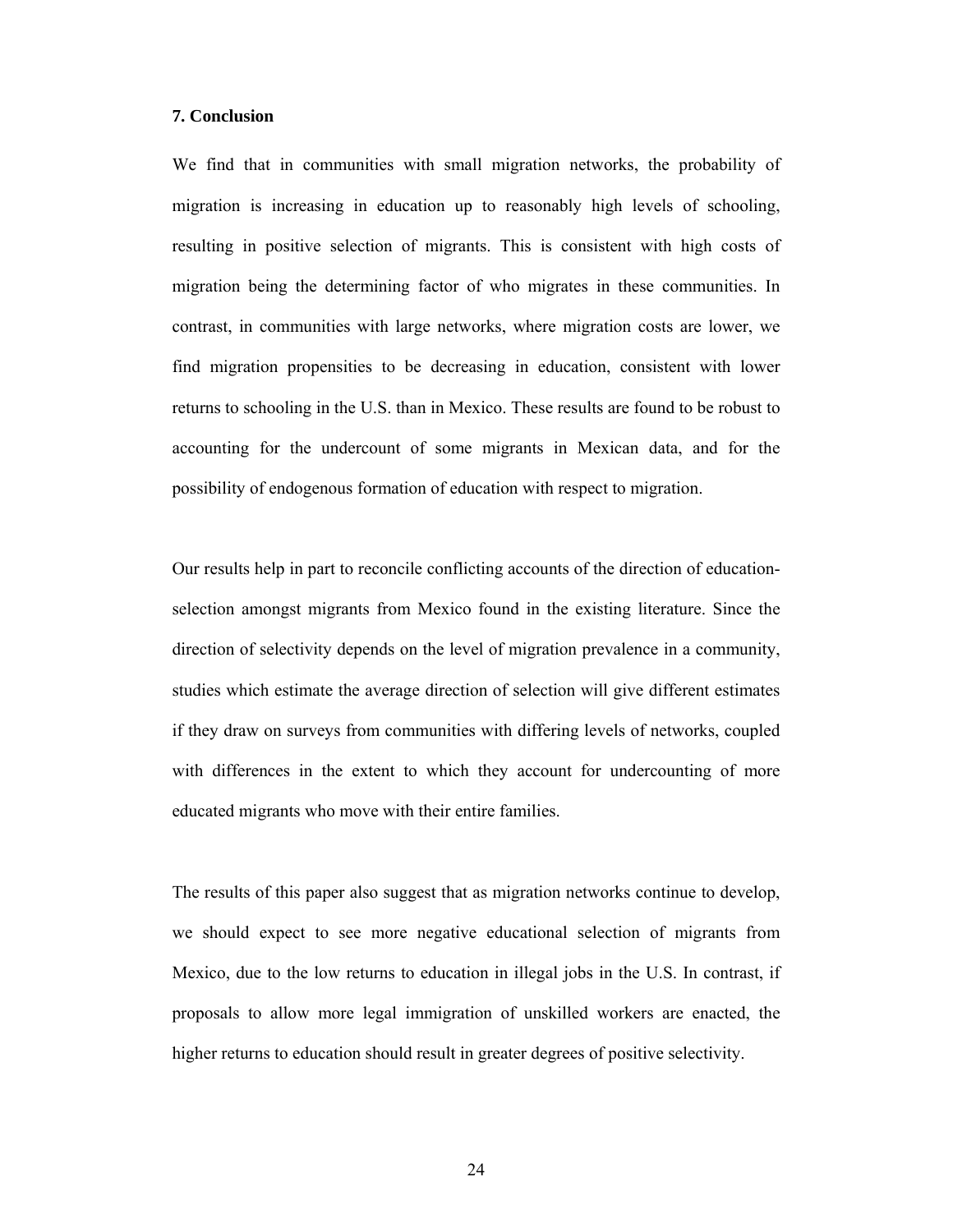#### **Appendix**

*Proof of Proposition 2:* 

To prove (a), note first that  $s_L$  and  $s_U$  are solutions of the following equation:

$$
\mu_0 + \delta_0 s(n) = \mu_1 + \delta_1 s(n) - e^{\mu_\pi - \gamma_1 s(n) - \gamma_2 n}
$$
\n(8)

Differentiating  $(8)$  with respect to *n*, we have:

$$
\delta_0 \frac{\partial s}{\partial n} = \delta_1 \frac{\partial s}{\partial n} + (\gamma_1 \frac{\partial s}{\partial n} + \gamma_2) e^{\mu_{\pi} - \gamma_1 s - \gamma_2 n},
$$
  
and therefore  

$$
\frac{\partial s}{\partial n} = \frac{\gamma_2 e^{\mu_{\pi} - \gamma_1 s - \gamma_2 n}}{\delta_0 - \delta_1 - \gamma_1 e^{\mu_{\pi} - \gamma_1 s - \gamma_2 n}}
$$
(9)

The marginal effect of an increase in network size on the two critical schooling thresholds is therefore given by:

$$
\frac{\partial s_L}{\partial n} = \frac{\gamma_2 e^{\mu_{\pi} - \gamma_1 s_L - \gamma_2 n}}{\delta_0 - \delta_1 - \gamma_1 e^{\mu_{\pi} - \gamma_1 s_L - \gamma_2 n}}
$$
(10)

$$
\frac{\partial s_{U}}{\partial n} = \frac{\gamma_{2} e^{\mu_{\pi} - \gamma_{1} s_{U} - \gamma_{2} n}}{\delta_{0} - \delta_{1} - \gamma_{1} e^{\mu_{\pi} - \gamma_{1} s_{U} - \gamma_{2} n}}
$$
(11)

Note that having  $\frac{cs_L}{2} < 0$ ∂ ∂ *n*  $\frac{s_L}{s}$  < 0 and at the same time  $\frac{\partial s_U}{\partial s} > 0$ ∂ ∂ *n*  $\frac{S_U}{S_U} > 0$  requires  $e^{\mu_{\pi} - \gamma_1 s_U - \gamma_2 n} < \frac{v_0 - v_1}{\gamma_1 s_L} < e^{\mu_{\pi} - \gamma_1 s_L - \gamma_2 n}$ 1  $\mu_{\pi} - \gamma_1 s_U - \gamma_2 n$   $\downarrow$   $\mathcal{O}_0$   $\mathcal{O}_1$   $\downarrow$   $\mu_{\pi} - \gamma_1 s_L - \gamma_2$ γ  $-\gamma_1 s_U - \gamma_2 n \leq \frac{\delta_0 - \delta_1}{\delta_0 - \delta_1} \leq e^{\mu_{\pi} - \gamma_1 s_L - \gamma_2 n}$ . Combining (10) and (11), it is then straightforward

to see that

$$
\frac{|\partial s_L \setminus \partial n|}{\partial s_U \setminus \partial n} = \frac{\gamma_2 e^{\mu_{\pi} - \gamma_1 s_L - \gamma_2 n}}{\left|\delta_0 - \delta_1 - \gamma_1 e^{\mu_{\pi} - \gamma_1 s_L - \gamma_2 n}\right|} \cdot \frac{\delta_0 - \delta_1 - \gamma_1 e^{\mu_{\pi} - \gamma_1 s_U - \gamma_2 n}}{\gamma_2 e^{\mu_{\pi} - \gamma_1 s_U - \gamma_2 n}} = \frac{e^{\mu_{\pi} - \gamma_1 s_L - \gamma_2 n}}{e^{\mu_{\pi} - \gamma_1 s_U - \gamma_2 n}} \cdot \frac{\delta_0 - \delta_1 - \gamma_1 e^{\mu_{\pi} - \gamma_1 s_U - \gamma_2 n}}{\left|\delta_0 - \delta_1 - \gamma_1 e^{\mu_{\pi} - \gamma_1 s_L - \gamma_2 n}\right|} > 1
$$

which proves (a). Coupling this with the non-increasing density assumption then proves (b).

#### **References**

- Ai, Chunrong and Edward Norton (2003) "Interaction terms in logit and probit models", *Economics Letters* 80: 123-129.
- Angrist, Joshua (1991) "Instrumental Variables Estimates of Average Treatment Effects in Econometrics and Epidemiology", Working Paper 115, Cambridge, MA: National Bureau of Economic Research.
- Bauer, Thomas, Gil S. Epstein and Ira N. Gang (2002): Herd effects or migration networks? The location choice of Mexican immigrants in the US, IZA Discussion Paper No 551, August.
- Bauer, Thomas, Gil S. Epstein and Ira N. Gang (2005): Enclaves, language and the location choice of immigrants, *Journal of Population Economics*, 18, 4: 649-62.
- Borjas, George J. (1987): Self-selection and the earnings of immigrants, *American Economic Review*, 77, 4: 531-53.
- Borjas, George J. (1999): *Heaven's door: immigration policy and the American economy*, Princeton, N.J.: Princeton University Press.
- Caponi, Vincenzo (2006) "Heterogeneous Human Capital and Migration: who migrates from Mexico to the U.S.?", *IZA Discussion Paper No. 2446.*
- Carrington, William J., Enrica Detragiache and Tara Vishwanath (1996): Migration with endogenous moving costs, *American Economic Review*, 86, 4: 909-30.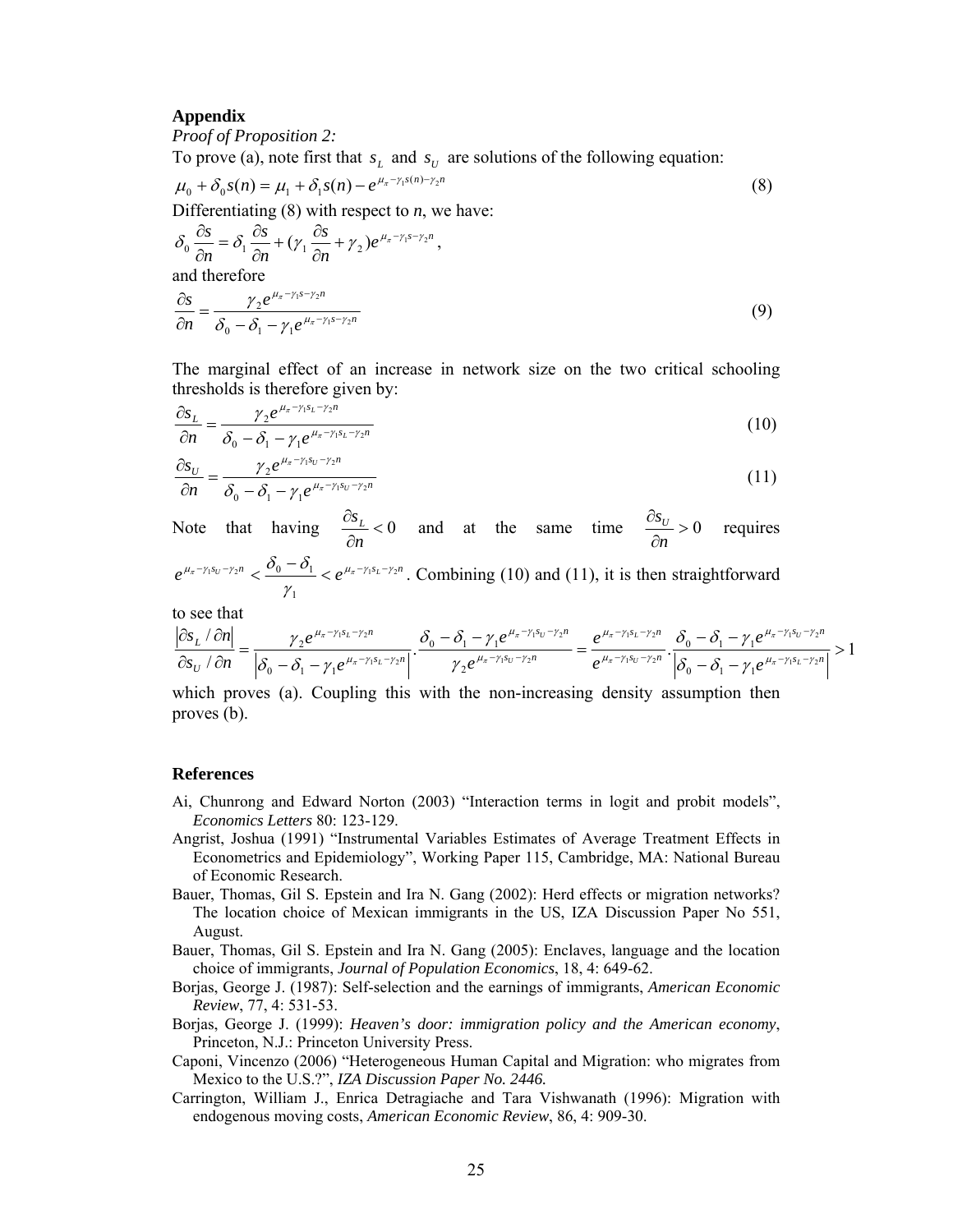- Chiquiar, Daniel and Gordon H. Hanson (2005): International migration, self-selection, and the distribution of wages: Evidence from Mexico and the United States, *Journal of Political Economy*, 113, 2: 239-81.
- Chiswick, Barry (1999): Are immigrants favorably self-selected?, *American Economic Review – Papers and Proceedings*, 89, 2: 181-85.
- Chiswick, Barry and Paul W. Miller (2005): Do Enclaves Matter in Immigrant Adjustment?, *City and Community*, 4, 1: 5-35.
- Cuecuecha, Alfredo (2005a): The immigration of educated Mexicans: the role of informal social insurance and migration costs, Mimeo, ITAM..
- Cuecuecha, Alfredo (2005b) "The Educational Characteristics of the Immigrants from Mexico to the United States", Mimeo. ITAM.
- Davis, Benjamin and Paul Winters (2001) "Gender, Networks and Mexico-US Migration", *Journal of Development Studies* 38(2): 1-26.
- Dirección General de Estadística (DGE) (1941) *Anuario Estadístico de los Estados Unidos Mexicanos 1939.* Secretaría de la Economía Nacional, DGE: Mexico City.
- Dolfin, Sarah and Garance Genicot (2006) "What do networks do? The role of networks on migration and 'coyote' use", Mimeo. Georgetown University.
- Feliciano, Zadia M. (2001): The skill and economic performance of Mexican immigrants from 1910 to 1990, *Explorations in Economic History*, 38, 386-409.
- Fernández-Huertas Moraga, Jesús (2006) "New Evidence on Emigrant Selection", Mimeo. Columbia University.
- Foerster, Robert F. (1925) *The Racial Problems Involved in Immigration from Latin America and the West Indies to the United States.* Washington D.C.: The United States Department of Labor.
- Hanson, Gordon H. (2006): Illegal migration from Mexico to the United States, *Journal of Economic Literature*, forthcoming.
- Hanson, Gordon H. and Christopher Woodruff (2003): Emigration and educational attainment in Mexico, Mimeo., University of California at San Diego.
- Hildebrandt, Nicole and David J. McKenzie (2005) "The Effects of Migration on Child health in Mexico", *Economia*, 6, 1.
- Ibarraran, Pablo and Darren Lubotsky (2005): Mexican immigration and self-selection: new evidence from the 2000 Mexican Census, NBER Working Paper No 11456, June.
- Instituto Nacional de Estadística, Geografía e Informática (INEGI) (1999). *ENADID: Encuesta Nacional de la Dínamica Demográfica 1997.* INEGI: Aguascalientes.
- Kanbur, Ravi and Hillel Rapoport (2005): Migration selectivity and the evolution of spatial inequality, Journal of Economic Geography, 5 (1): 43-57.
- Kossoudji, Sherrie and Deborah Cobb-Clark (2002) "Coming out of the Shadows: Learning about legal status and wages from the legalized population", *Journal of Labor Economics*  20(3): 598-628.
- López-Córdoba, Ernesto (2004) "Globalization, Migration, and Development: The Role of Mexican Migrant Remittances", *Economia*, 6, 1.
- Massey, Douglas S. (1988) "Economic Development and International Migration in Comparative Perspective", *Population and Development Review* 14(3): 383-413.
- Massey, D.S, L. Goldring and J. Durand (1994): Continuities in Transnational Migration: An Analysis of Nineteen Mexican Communities, *American Journal of Sociology*, 99, 6: 1492- 1533.
- McKenzie, David and Hillel Rapoport (2006a) "Network effects and the dynamics of migration and inequality: theory and evidence from Mexico", forthcoming, *Journal of Development Economics.*
- McKenzie, David and Hillel Rapoport (2006b) "Can Migration Reduce Educational Attainment? Evidence from Mexico", *World Bank Policy Research Working Paper No. 3952.*
- Mishra, Prachi (2007) "Emigration and Wages in Source Countries: Evidence from Mexico", *Journal of Development Economics*, 82(1): 180-99.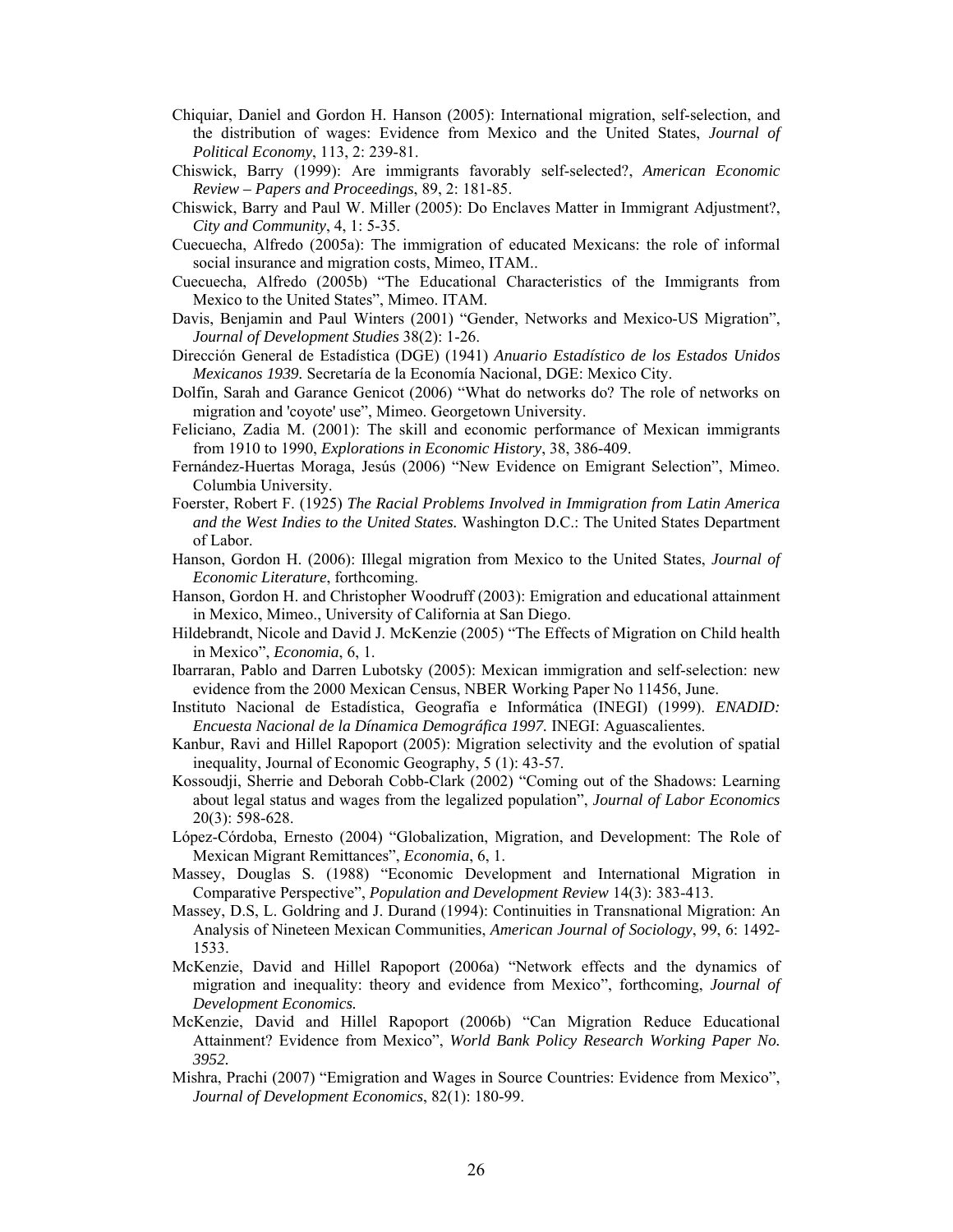- Munshi, K. (2003): Networks in the modern economy: Mexican migrants in the US labor market, *Quarterly Journal of Economics*, 118, 2: 549-99.
- Orrenius, Pia M. (1999) "The Role of Family Networks, Coyote Prices, and the Rural Economy in Migration from Western Mexico: 1965-1994", Federal Reserve Bank of Dallas Working Paper No. 9910.
- Orrenius, Pia M. and Madeline Zavodny (2005) "Self-selection among undocumented immigrants from Mexico", *Journal of Development Economics*, 78, 1: 215-40.
- Roy, A.D. (1951): Some thoughts on the distribution of earnings, *Oxford Economic Papers*, 3, 2: 135-46.
- Ruggles, Steven, Matthew Sobek, Trent Alexander, Catherine A. Fitch, Ronald Goeken, Patricia Kelly Hall, Miriam King, and Chad Ronnander (2004) *Integrated Public Use Microdata Series: Version 3.0* [Machine-readable database]. Minneapolis, MN: Minnesota Population Center, http://www.ipums.org.
- Schultz, Theodore W. (1980) "Nobel Lecture The economics of being poor", *Journal of Political Economy*, 88, 4: 639-51.
- Sjaastad, Larry A. (1962): The costs and returns of human migration, *Journal of Political Economy*, 70, 4, supplement, pp. 80-93.
- Winters, Paul, Alain de Janvry and Elisabeth Sadoulet (2001) "Family and Community Networks in Mexico-US Migration", *Journal of Human Resources* 36(1): 159-84.
- World Bank (2004) Global Development Finance and World Development Indicators Central Database, Version August 2004.
- Woodruff, Christopher, and Rene M. Zenteno (2007): Migration networks and microenterprises in Mexico, *Journal of Development Economics*, 82(2): 509-28..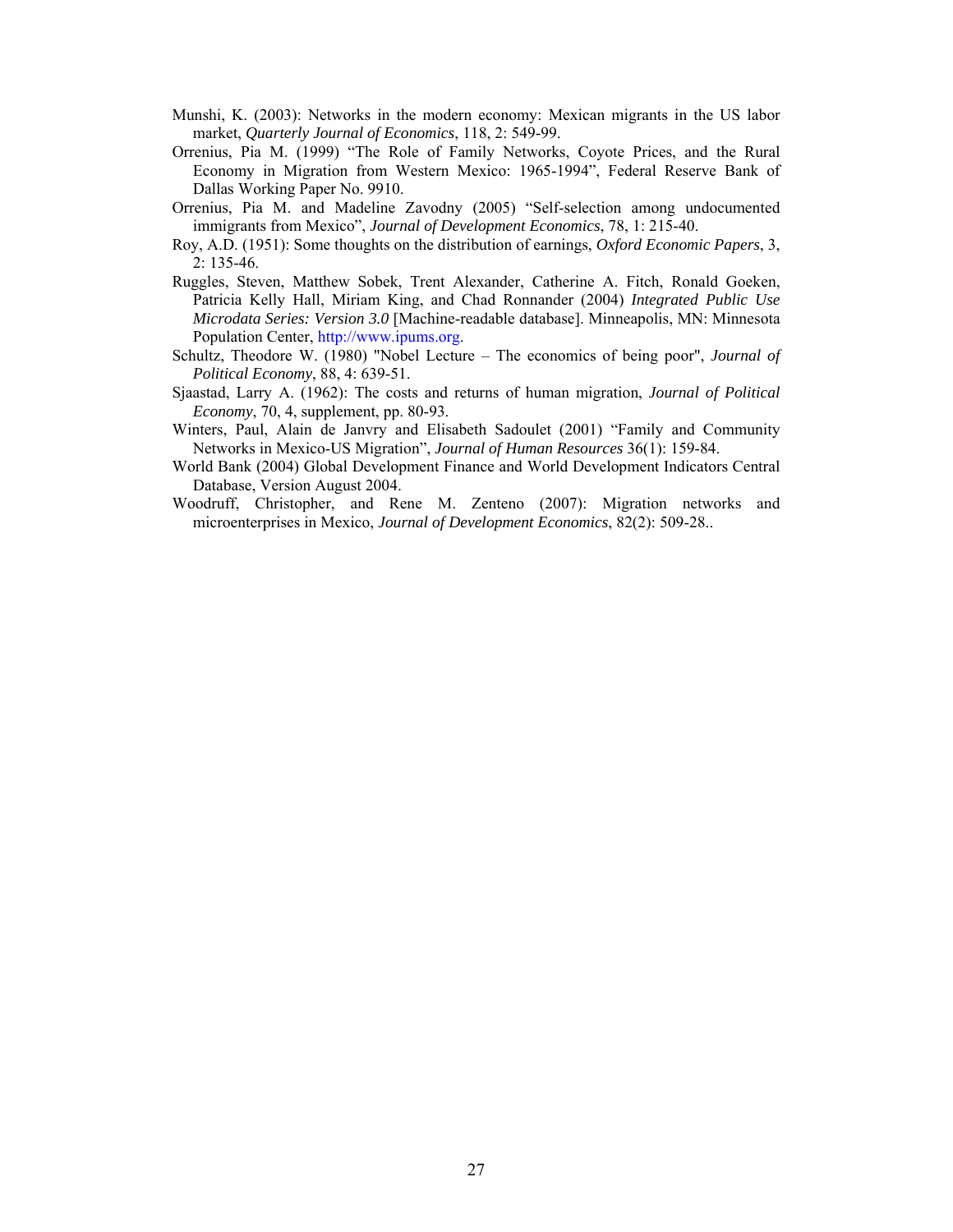

**Figure 1: Migration networks and self-selection patterns**

**Figure 2: Probability of First-time Migration in 1996-97 according to Education and Network Size for Males aged 15-49**



Predicted probabilities obtained from OLS and 2SLS regressions in columns 3 and 6 of Table 3, for males in communities with population less than 100,000. Probabilities are plotted at the  $10^{th}$ ,  $30^{th}$ ,  $50^{th}$ ,  $70<sup>th</sup>$ , and  $90<sup>th</sup>$  percentiles of the community migration prevalence distribution.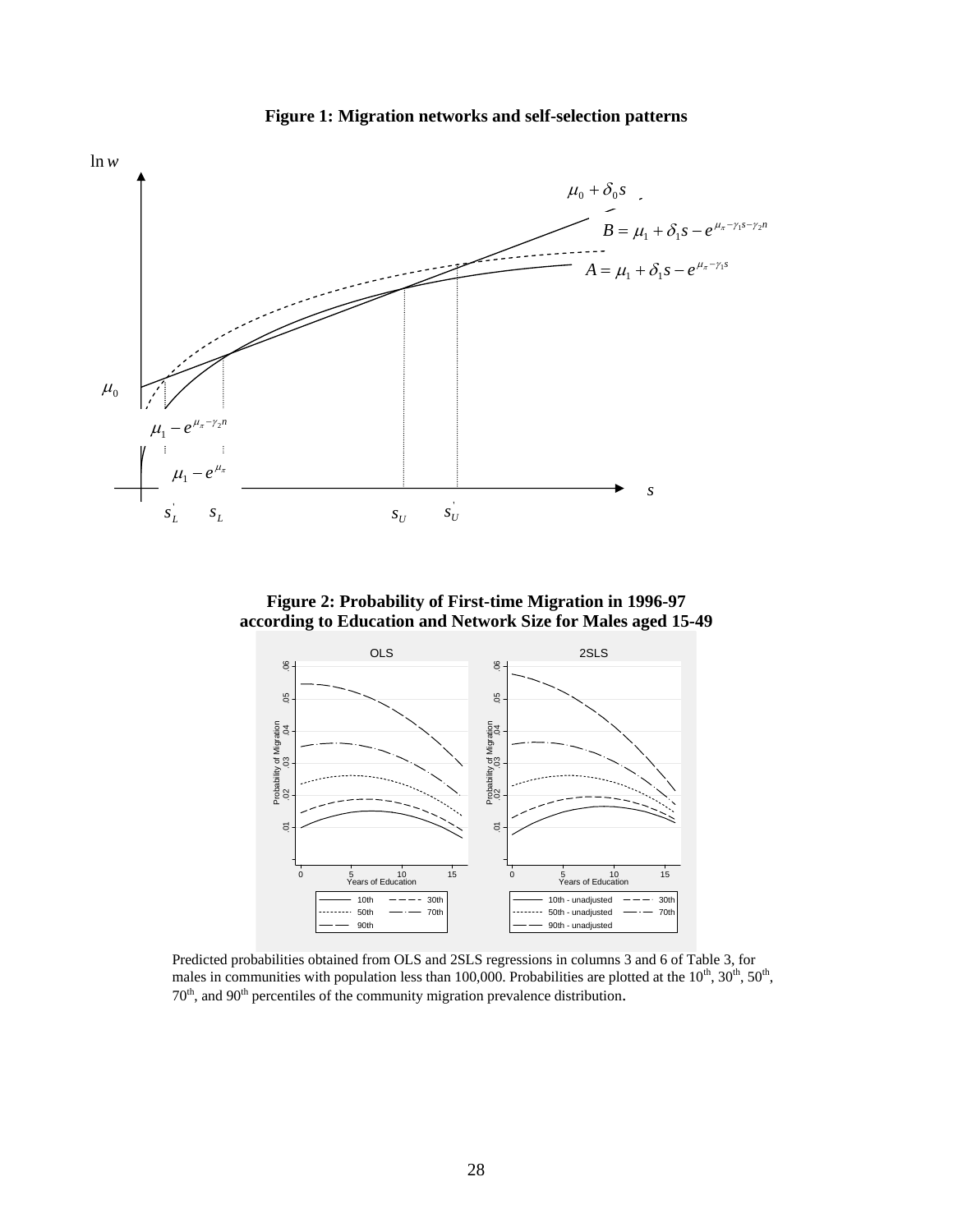



Predicted probabilities obtained from columns 2 and 4 of Table 3,for males in communities with population less than 100,000. Probabilities are plotted at the  $10^{th}$ ,  $30^{th}$ ,  $50^{th}$ ,  $70^{th}$ , and  $90^{th}$  percentiles of the community migration prevalence distribution.





Predicted probabilities obtained from columns 2 and 6 of Table 3,for males in communities with population less than 100,000. Probabilities are plotted at the  $10^{th}$ ,  $30^{th}$ ,  $50^{th}$ ,  $70^{th}$ , and  $90^{th}$  percentiles of the community migration prevalence distribution.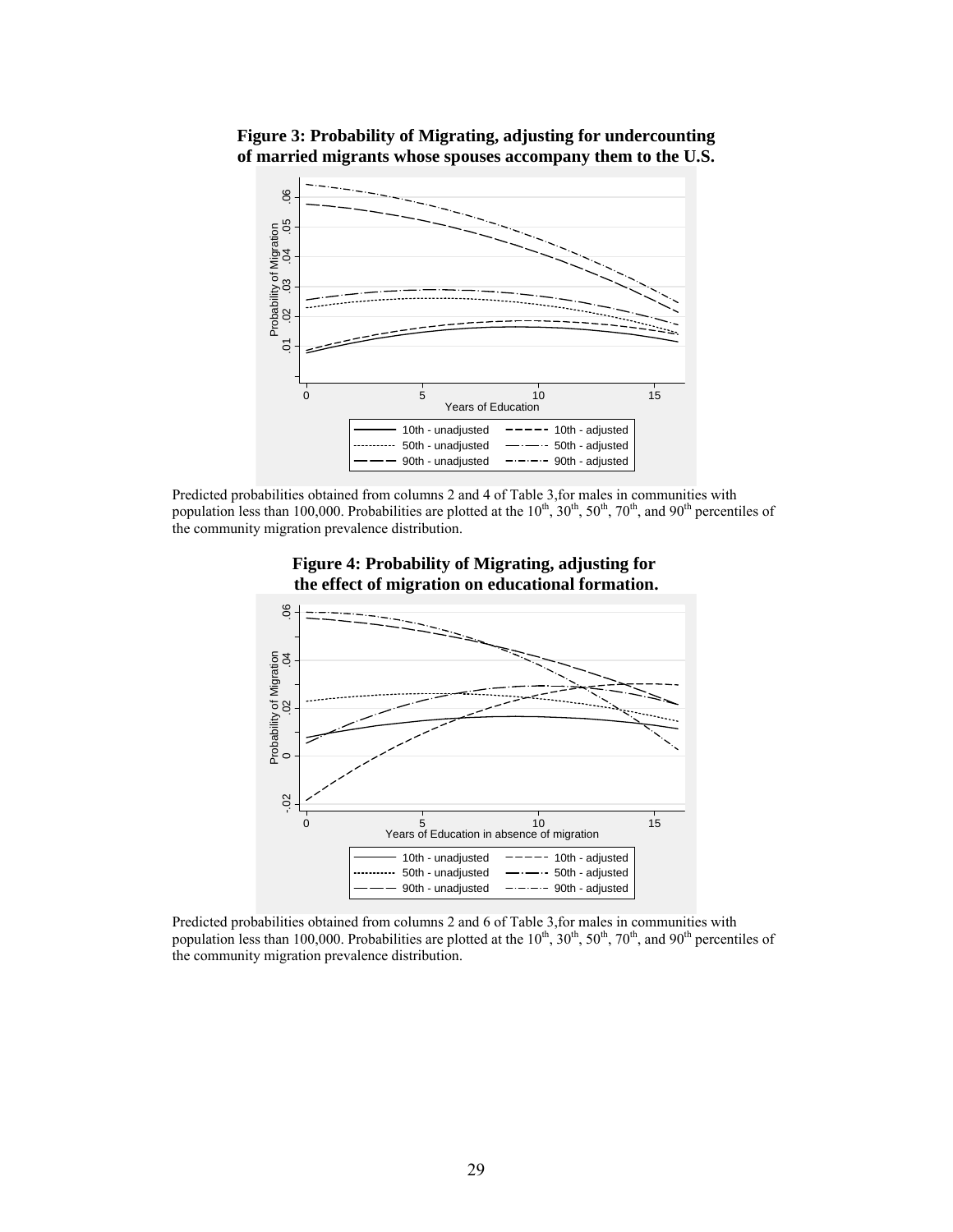### **Table 1: Marital Status of Recent Mexican Immigrants in the U.S. Census**

|                              |       | $\%$    |
|------------------------------|-------|---------|
|                              | Males | Females |
| Married, with spouse present | 14.4  | 48.3    |
| Married, with spouse absent  | 26.9  | 8.7     |
| Separated                    | 1.8   | 3.7     |
| <b>Divorced</b>              | 1.5   | 2.4     |
| Widowed                      | 0.2   | 0.7     |
| Never married/Single         | 55.2  | 36.1    |

Source: US Census 5% public use sample (Ruggles et al, 2004) Immigrants born in Mexico who migrated to the U.S. in last two years

# **Table 2: Summary Statistics of Key Variables**

|                                                         | Number of           | All males 15-49 |          | Migrants            |          |
|---------------------------------------------------------|---------------------|-----------------|----------|---------------------|----------|
| Individual level variables                              | <b>Observations</b> | Mean            | Std dev. | Mean                | Std dev. |
| ALL COMMUNITIES                                         |                     |                 |          |                     |          |
| Proportion migrating in the last two years              | 55848               | 0.0099          |          | 1                   |          |
| Age                                                     | 55848               | 28.6            | 9.7      | 28.4                | 7.9      |
| <b>Years of Education</b>                               | 55848               | 8.7             | 4.4      | 7.0                 | 3.6      |
| Proportion married                                      | 55848               | 0.55            |          | 0.75                |          |
| Proportion who are household heads                      | 55848               | 0.50            |          | 0.65                |          |
| Years of Education*Community migration prevalence       | 55848               | 1.26            | 1.3      | 1.90                | 1.4      |
| COMMUNITIES WITH 100,000 OR LESS POPULATION             |                     |                 |          |                     |          |
| Proportion migrating in the last two years              | 25531               | 0.014           |          |                     |          |
| Age                                                     | 25531               | 28.2            | 9.8      | 28.0                | 8.0      |
| <b>Years of Education</b>                               | 25531               | 7.3             | 4.1      | 6.3                 | 3.2      |
| Proportion married                                      | 25531               | 0.55            |          | 0.74                |          |
| Proportion who are household heads                      | 25531               | 0.49            |          | 0.67                |          |
| Years of Education*Community migration prevalence       | 25531               | 1.31            | 1.55     | 2.21                | 1.55     |
|                                                         |                     |                 |          |                     |          |
| Community level variables                               | Number of           | All communities |          | > median prevalence |          |
| (communities with 100,000 or less population)           | Communities         | Mean            | Std dev. | Mean                | Std dev. |
| Community migration prevalence                          | 254                 | 0.205           | 0.191    | 0.355               | 0.155    |
| State migration rate in 1924                            | 254                 | 0.0068          | 0.0083   | 0.010               | 0.008    |
| Percent of rural households owning land in 1910         | 254                 | 2.89            | 2.17     | 3.41                | 2.29     |
| Number of schools per 1000 population in 1930           | 254                 | 1.22            | 0.43     | 1.14                | 0.36     |
| Male school attendance in 1930 (% of 6 to 10 year olds) | 254                 | 44.64           | 11.60    | 44.61               | 11.23    |
| Gini of schooling years for males 15-20 in 1960         | 254                 | 0.51            | 0.10     | 0.51                | 0.10     |
| Average years of schooling of males in 1960             | 254                 | 2.92            | 0.81     | 3.01                | 0.83     |
| Gini of household income in 1960                        | 254                 | 0.76            | 0.09     | 0.75                | 0.08     |

Source: 15-49 year old males in ENADID 1997, non-migrants and those migrating in last 2 years for the first time only.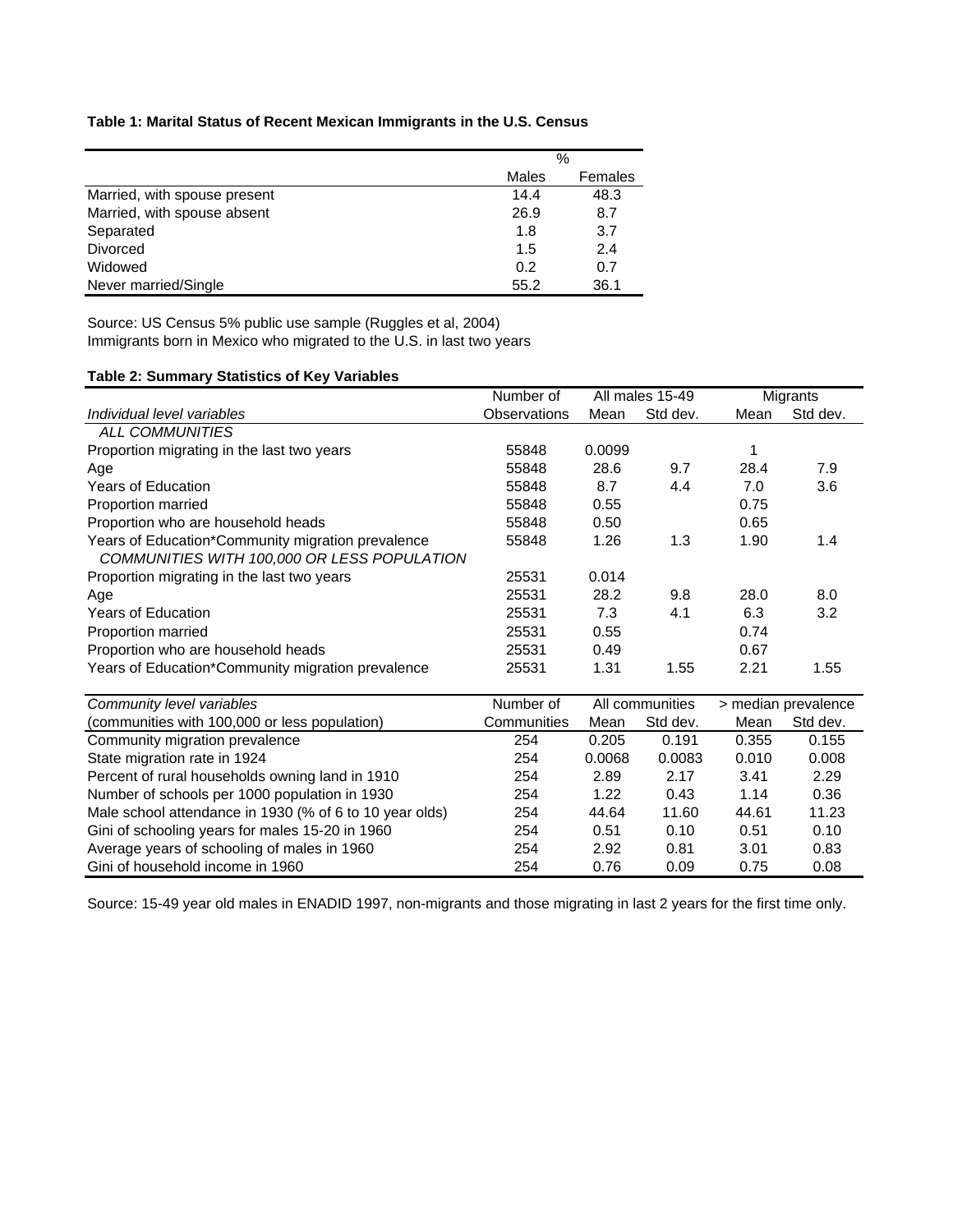#### **Table 3: Determinants of First-time Migration for Male 15-49 year olds**

|                                                    | (1)          | (2)                       | (3)          | (4)          | $\overline{(5)}$                | (6)                       | (7)          | (8)          | (9)          |
|----------------------------------------------------|--------------|---------------------------|--------------|--------------|---------------------------------|---------------------------|--------------|--------------|--------------|
|                                                    | <b>OLS</b>   | <b>OLS</b>                | <b>OLS</b>   | OLS          | 2SLS                            | 2SLS                      | 2SLS         | 2SLS         | 2SLS         |
| Years of Education                                 | $0.0672**$   | $0.0548*$                 | $0.1485***$  | $0.1801***$  | $0.0800*$                       | $0.1936***$               | $0.1969***$  | 0.0782*      | $0.2012***$  |
|                                                    | (0.0327)     | (0.0315)                  | (0.0477)     | (0.0557)     | (0.0442)                        | (0.0564)                  | (0.0633)     | (0.0441)     | (0.0559)     |
| Years of Education Squared                         | $-0.0037**$  | $-0.0036**$               | $-0.0105***$ | $-0.0132***$ | $-0.0040**$                     | $-0.0106***$              | $-0.0132***$ | $-0.0042**$  | $-0.0117***$ |
|                                                    | (0.0017)     | (0.0017)                  | (0.0029)     | (0.0036)     | (0.0017)                        | (0.0029)                  | (0.0035)     | (0.0017)     | (0.0026)     |
| <b>Community Migration Network</b>                 |              | 10.1308*** 10.0671***     | 9.8967***    |              | 9.3965*** 11.4788*** 11.0387*** |                           | 9.5639***    |              |              |
|                                                    | (1.0325)     | (1.0770)                  | (1.1400)     | (1.1865)     | (2.2570)                        | (1.9387)                  | (1.9690)     |              |              |
| Education*Network                                  |              | $-0.4120***$ $-0.3510***$ | $-0.3082**$  | $-0.2453*$   | $-0.4637**$                     | $-0.5521**$               | $-0.3441$    | $-0.4669**$  | $-0.4318**$  |
|                                                    | (0.1022)     | (0.1105)                  | (0.1240)     | (0.1343)     | (0.2185)                        | (0.2248)                  | (0.2445)     | (0.1906)     | (0.2120)     |
| Age                                                | $0.1714***$  | $0.1716***$               | $0.1994***$  | $0.2282***$  | $0.1739***$                     | $0.1944***$               | $0.2243***$  | $0.1771***$  | $0.2027***$  |
|                                                    | (0.0324)     | (0.0324)                  | (0.0561)     | (0.0692)     | (0.0328)                        | (0.0560)                  | (0.0696)     | (0.0272)     | (0.0494)     |
| Age Squared                                        | $-0.0034***$ | $-0.0034***$              | $-0.0042***$ | $-0.0047***$ | $-0.0034***$                    | $-0.0041***$              | $-0.0047***$ | $-0.0035***$ | $-0.0043**$  |
|                                                    | (0.0005)     | (0.0005)                  | (0.0009)     | (0.0011)     | (0.0005)                        | (0.0009)                  | (0.0011)     | (0.0004)     | (0.0008)     |
| Married dummy                                      | 0.8508***    | $0.8571***$               | 0.9057***    | 1.0039***    | $0.8526***$                     | 0.9058***                 | 1.0015***    | 0.8709***    | 0.9184***    |
|                                                    | (0.1645)     | (0.1639)                  | (0.2799)     | (0.3279)     | (0.1650)                        | (0.2786)                  | (0.3257)     | (0.1418)     | (0.2348)     |
| Head of household dummy                            | $0.3493**$   | $0.3466**$                | 1.0114***    | 1.0580***    | $0.3502**$                      | $1.0213***$               | 1.0624***    | $0.3265**$   | 1.0424***    |
|                                                    | (0.1673)     | (0.1668)                  | (0.2608)     | (0.3147)     | (0.1669)                        | (0.2612)                  | (0.3134)     | (0.1498)     | (0.2525)     |
| Population 100,000 +                               | $-0.2981**$  | 0.0855                    |              |              | $-0.2442$                       |                           |              |              |              |
|                                                    | (0.1450)     | (0.1355)                  |              |              | (0.1670)                        |                           |              |              |              |
| Population 20,000-99,999                           | $-0.2756*$   | $-0.3790*$                |              |              | $-0.2713$                       |                           |              |              |              |
|                                                    | (0.1637)     | (0.2037)                  |              |              | (0.1661)                        |                           |              |              |              |
| Population 15,000-19,999                           | $-0.1106$    | $-0.1904$                 |              |              | $-0.1737$                       |                           |              |              |              |
|                                                    | (0.3081)     | (0.3045)                  |              |              | (0.3119)                        |                           |              |              |              |
| Proportion of rural households owning land in 1910 | $-0.0000$    | 0.0000                    | 0.0005       | 0.0005       | $-0.0001$                       | 0.0006                    | 0.0006       |              |              |
|                                                    | (0.0003)     | (0.0003)                  | (0.0006)     | (0.0007)     | (0.0003)                        | (0.0006)                  | (0.0007)     |              |              |
| Male school attendance rate in 1930                | 0.0000       | 0.0000                    | $-0.0001$    | $-0.0001$    | $-0.0000$                       | $-0.0001$                 | $-0.0000$    |              |              |
|                                                    | (0.0001)     | (0.0001)                  | (0.0001)     | (0.0001)     | (0.0001)                        | (0.0001)                  | (0.0001)     |              |              |
| Gini of household income 1960                      | $-0.0007$    | 0.0028                    | 0.0047       | 0.0066       | $-0.0024$                       | 0.0041                    | 0.0075       |              |              |
|                                                    | (0.0050)     | (0.0056)                  | (0.0077)     | (0.0099)     | (0.0057)                        | (0.0078)                  | (0.0107)     |              |              |
| Schools per 1000 in 1930                           | $-0.0004$    | $-0.0008$                 | 0.0018       | 0.0011       | 0.0003                          | 0.0014                    | 0.0009       |              |              |
|                                                    | (0.0018)     | (0.0018)                  | (0.0026)     | (0.0034)     | (0.0016)                        | (0.0024)                  | (0.0032)     |              |              |
| Gini of Male schooling in 1960                     | 0.0125       | 0.0081                    | 0.0286       | 0.0352       | 0.0138                          | 0.0309                    | 0.0365       |              |              |
|                                                    | (0.0134)     | (0.0129)                  | (0.0204)     | (0.0279)     | (0.0138)                        | (0.0199)                  | (0.0275)     |              |              |
| Average Male years of schooling 1960               | 0.0013       | 0.0012                    | 0.0034       | 0.0042       | 0.0014                          | 0.0036                    | 0.0045       |              |              |
|                                                    | (0.0016)     | (0.0016)                  | (0.0024)     | (0.0032)     | (0.0016)                        | (0.0024)                  | (0.0032)     |              |              |
| Population 100,000+ * Network                      |              | $-2.8767**$               |              |              |                                 |                           |              |              |              |
|                                                    |              | (1.3228)                  |              |              |                                 |                           |              |              |              |
| Population 20,000-99,999 * Network                 |              | 0.5835                    |              |              |                                 |                           |              |              |              |
|                                                    |              | (1.5875)                  |              |              |                                 |                           |              |              |              |
| Population 15,000-19,999 * Network                 |              | 0.2056                    |              |              |                                 |                           |              |              |              |
|                                                    |              | (2.0647)                  |              |              |                                 |                           |              |              |              |
| Constant                                           | $-0.0346**$  | $-0.0345**$               | $-0.0598***$ | $-0.0723**$  |                                 | $-0.0373***$ $-0.0625***$ | $-0.0739**$  |              |              |
|                                                    | (0.0135)     | (0.0134)                  | (0.0216)     | (0.0288)     | (0.0136)                        | (0.0210)                  | (0.0287)     |              |              |
|                                                    |              |                           |              |              |                                 |                           |              |              |              |
| Population range covered                           | All          | All                       | $<$ 100 $K$  | $<$ 15 $K$   | All                             | $<$ 100 $K$               | <15K         | All          | $<$ 100 $K$  |
| First-stage F-statistics:                          |              |                           |              |              |                                 |                           |              |              |              |
| <b>Community Migration Network</b>                 |              |                           |              |              | 34.69                           | 54.14                     | 59.32        |              |              |
| Network * Years of Education                       |              |                           |              |              | 34.93                           | 40.51                     | 56.79        | 3084.73      | 2183.4       |
|                                                    |              |                           |              |              |                                 |                           |              |              |              |
| <b>Municipality Fixed Effects</b>                  | no           | no                        | no           | no           | no                              | no                        | no           | yes          | yes          |
| Observations                                       | 55848        | 55848                     | 25531        | 18097        | 55848                           | 25531                     | 18097        | 55848        | 25531        |
| <b>Number of Communities</b>                       | 288          | 288                       | 254          | 228          | 288                             | 254                       | 228          | 288          | 254          |
|                                                    |              |                           |              |              |                                 |                           |              |              |              |

*Notes:*

Robust standard errors in parentheses with standard errors clustered at the municipality (community) level (columns 1 to 7)

Columns 8 and 9 include municipality fixed effects, and use White-corrected standard errors.

All coefficients apart from the constant are multiplied by 100 for display purposes

Instruments used are 1924 state migration rate, and its interaction with years of education.

\*, \*\* and \*\*\* indicate significance at the 10%, 5% and 1% levels respectively.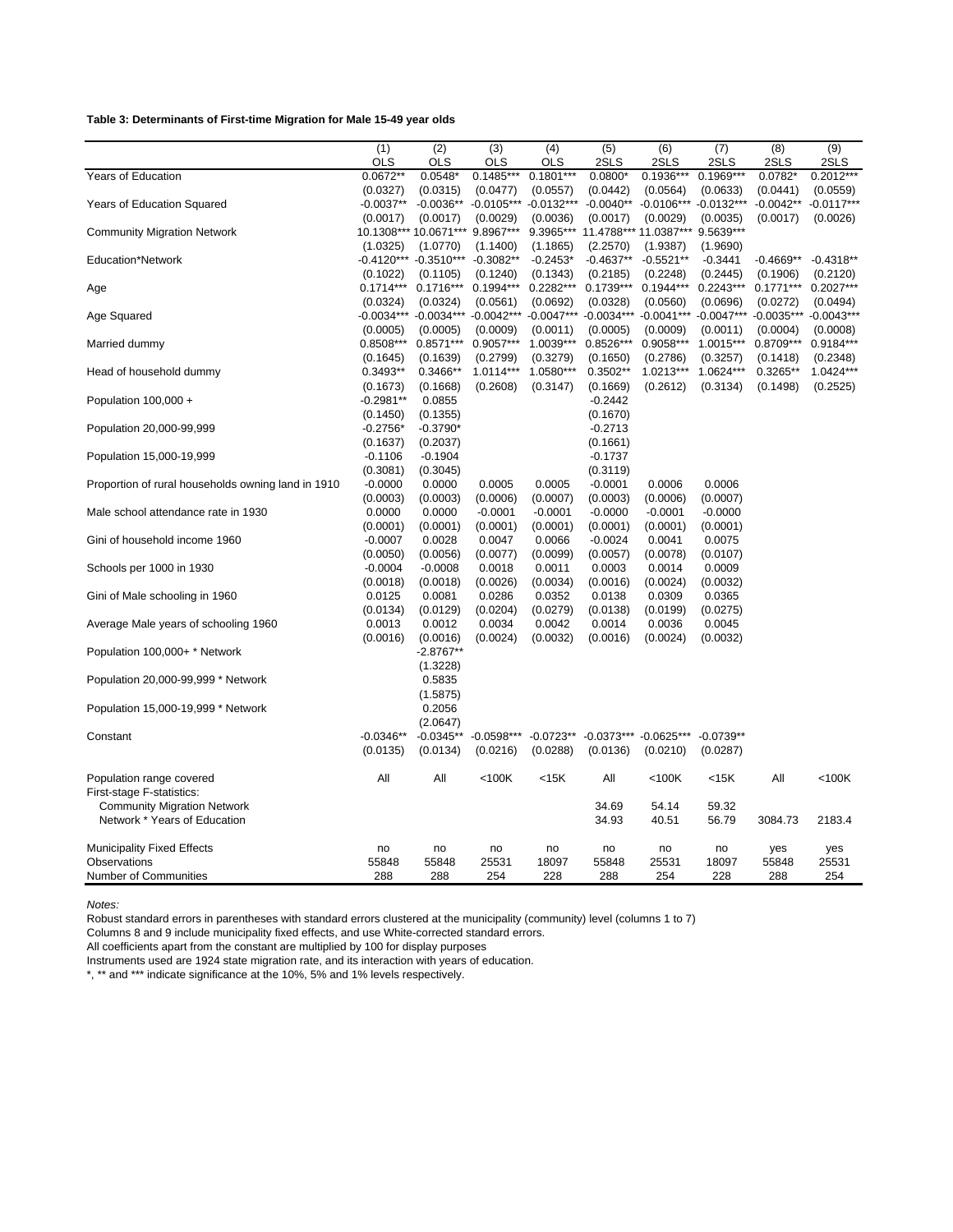| Table 4: Robustness to Undercounting and Endogenous Education |  |
|---------------------------------------------------------------|--|
|---------------------------------------------------------------|--|

|                                                |              | Unadjusted     |               | Adjusting for | Adjusting for Endogenous Education |              |                |              |
|------------------------------------------------|--------------|----------------|---------------|---------------|------------------------------------|--------------|----------------|--------------|
|                                                |              | as per Table 3 | Undercounting |               | 2SLS adjustment                    |              | COP adjustment |              |
|                                                | (1)          | (2)            | (3)           | (4)           | (5)                                | (6)          | (7)            | (8)          |
|                                                | 2SLS         | 2SLS           | 2SLS          | 2SLS          | 2SLS                               | 2SLS         | 2SLS           | 2SLS         |
| <b>Years of Education</b>                      | $0.0800*$    | 0.1936***      | 0.0793        | 0.2076***     | 0.5175***                          | 0.6735***    | 0.6354***      | 0.7936***    |
|                                                | (0.0442)     | (0.0564)       | (0.0520)      | (0.0652)      | (0.0775)                           | (0.0939)     | (0.0929)       | (0.1096)     |
| Years of Education Squared                     | $-0.0040**$  | $-0.0106***$   | $-0.0036*$    | $-0.0108***$  | $-0.0164***$                       | $-0.0232***$ | $-0.0191***$   | $-0.0251***$ |
|                                                | (0.0017)     | (0.0029)       | (0.0020)      | (0.0034)      | (0.0023)                           | (0.0034)     | (0.0025)       | (0.0036)     |
| <b>Community Migration Network</b>             | 11.4788***   | 11.0387***     | 12.7339***    | 12.2867***    | 18.9076***                         | 17.3689***   | 21.3500***     | 19.4326***   |
|                                                | (2.2570)     | (1.9387)       | (2.5931)      | (2.1293)      | (2.9422)                           | (2.3138)     | (3.3127)       | (2.5343)     |
| Education*Network                              | $-0.4637**$  | $-0.5521**$    | $-0.5076**$   | $-0.6203**$   | $-1.3764***$                       | $-1.4589***$ | $-1.6772***$   | $-1.7545***$ |
|                                                | (0.2185)     | (0.2248)       | (0.2568)      | (0.2487)      | (0.2890)                           | (0.2945)     | (0.3374)       | (0.3337)     |
| Age                                            | $0.1739***$  | $0.1944***$    | $0.1923***$   | 0.2133***     | $0.1579***$                        | $0.1654***$  | $0.1507***$    | $0.1532***$  |
|                                                | (0.0328)     | (0.0560)       | (0.0365)      | (0.0627)      | (0.0321)                           | (0.0551)     | (0.0319)       | (0.0549)     |
| Age Squared                                    | $-0.0034***$ | $-0.0041***$   | $-0.0038***$  | $-0.0046***$  | $-0.0030***$                       | $-0.0034***$ | $-0.0028***$   | $-0.0032***$ |
|                                                | (0.0005)     | (0.0009)       | (0.0006)      | (0.0010)      | (0.0005)                           | (0.0008)     | (0.0005)       | (0.0008)     |
| Married dummy                                  | 0.8526***    | $0.9058***$    | $0.9518***$   | 0.9911***     | $0.8868***$                        | 0.9368***    | 0.9040***      | 0.9556***    |
|                                                | (0.1650)     | (0.2786)       | (0.1862)      | (0.3060)      | (0.1657)                           | (0.2797)     | (0.1664)       | (0.2809)     |
| Head of household dummy                        | 0.3502**     | 1.0213***      | 0.3854**      | 1.1707***     | 0.3600**                           | 1.0698***    | $0.3617**$     | 1.0839***    |
|                                                | (0.1669)     | (0.2612)       | (0.1859)      | (0.2882)      | (0.1678)                           | (0.2634)     | (0.1682)       | (0.2648)     |
| Population range:<br>First-stage F-statistics: | All          | $<$ 100 $K$    | All           | $<$ 100 $K$   | All                                | $<$ 100 $K$  | All            | $<$ 100 $K$  |
| <b>Community Migration Network</b>             | 34.69        | 54.14          | 34.72         | 54.19         | 34.69                              | 54.14        | 34.92          | 55.07        |
| Network * Years of Education                   | 34.93        | 40.51          | 34.98         | 40.59         | 34.93                              | 40.51        | 35.07          | 41.06        |
| Observations                                   | 55848        | 25531          | 55848         | 25531         | 55848                              | 25531        | 55848          | 25531        |
| <b>Number of Communities</b>                   | 288          | 254            | 288           | 254           | 288                                | 254          | 288            | 254          |

*Notes:*

Robust standard errors in parentheses with standard errors clustered at the municipality (community) level

All coefficients are multiplied by 100 for display purposes

All regressions also include a constant and the state-level controls included in Table 3

Instruments used are 1924 state migration rate, and its interaction with years of education.

Columns 5 though 8 adjust education using 2SLS and Censored Ordered Probit (COP) estimates of the impact of migration of parents on individual education levels, assuming all migrants have migrant parents and no migrants do (see text).

\*, \*\* and \*\*\* indicate significance at the 10%, 5% and 1% levels respectively.